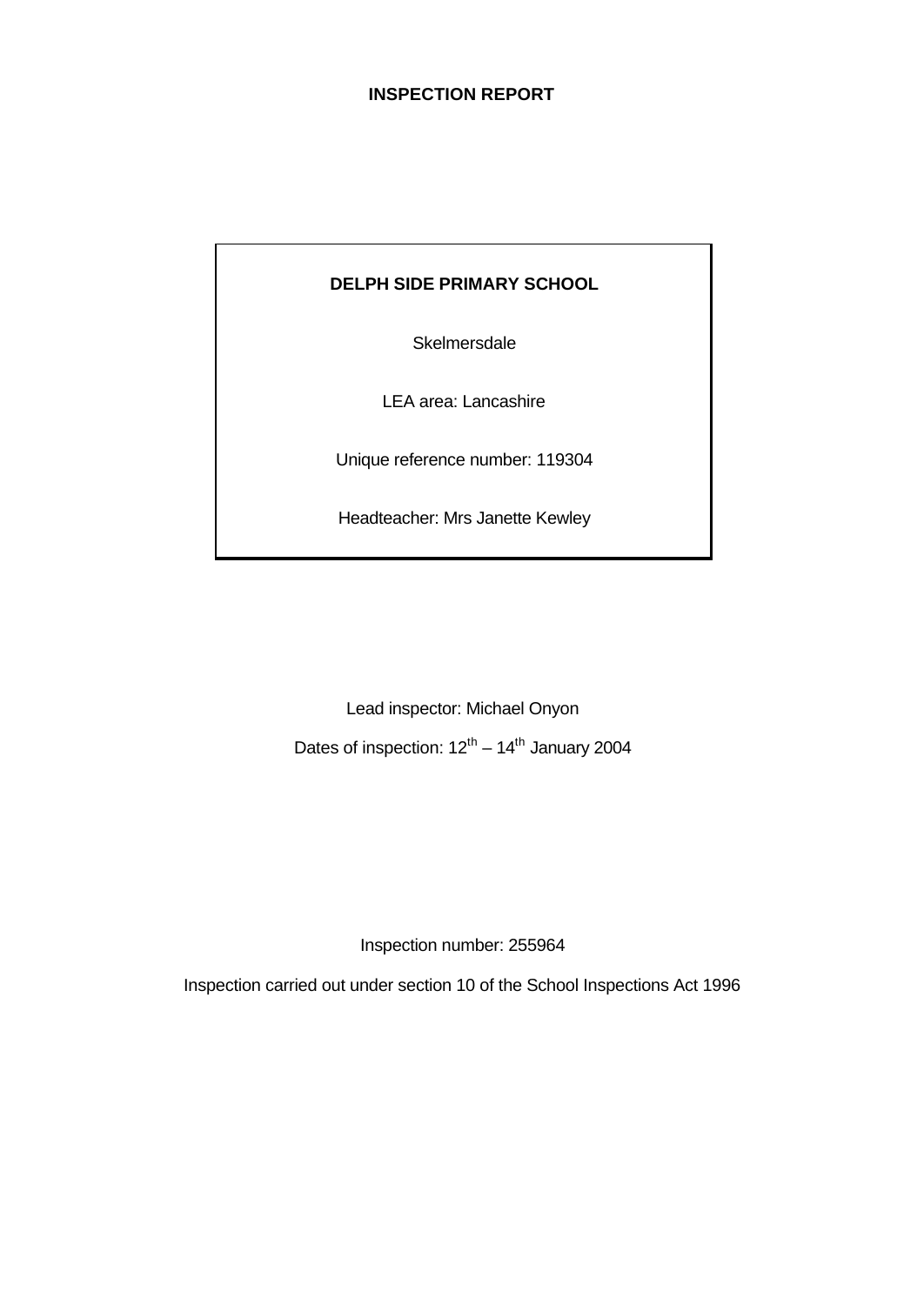## © Crown copyright 2004

This report may be reproduced in whole or in part for non-commercial educational purposes, provided that all extracts quoted are reproduced verbatim without adaptation and on condition that the source and date thereof are stated.

Further copies of this report are obtainable from the school. Under the School Inspections Act 1996, the school must provide a copy of this report and/or its summary free of charge to certain categories of people. A charge not exceeding the full cost of reproduction may be made for any other copies supplied.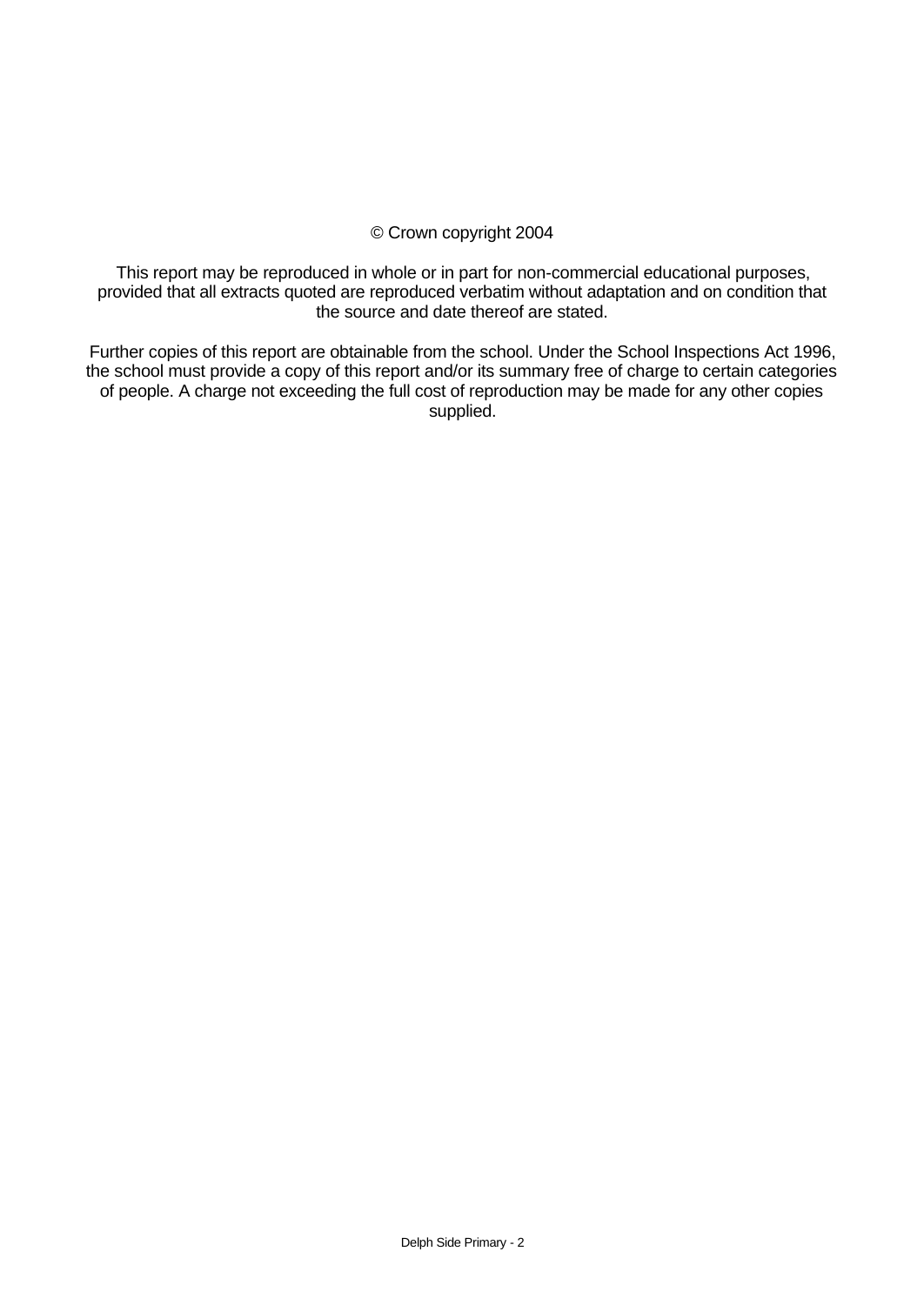# **INFORMATION ABOUT THE SCHOOL**

| Type of school:              | Primary                               |
|------------------------------|---------------------------------------|
| School category:             | Community                             |
| Age range of pupils:         | $3 - 11$                              |
| Gender of pupils:            | Mixed                                 |
| Number on roll:              | 144                                   |
| School address:              | Eskdale<br>Tanhouse 5<br>Skelmersdale |
| Postcode:                    | Lancashire<br>WN8 6ED                 |
| Telephone number:            | 01695 721881                          |
| Fax number:                  | 01695 556208                          |
| Appropriate authority:       | The governing body                    |
| Name of chair of governors:  | Mrs Cathie Durgan                     |
| Date of previous inspection: | $18^{th} - 21^{st}$ May 1998          |

# **CHARACTERISTICS OF THE SCHOOL**

This a community primary school taking pupils from three to 11 years old, serving an economically deprived area in Skelmersdale. The school has experienced uncertainty about its future, as the result of a review of primary school places in the town. At the time of the inspection there were 144 fulltime pupils in seven classes, with an additional 17 children attending part-time in the nursery. Many pupils start school with very low standards of attainment, particularly in terms of language development. The percentage of pupils known to be eligible for free school meals is above average. The percentage of pupils identified as having special educational needs is well above average, most having learning or language difficulties. There are no pupils from ethnic minorities and none learning English as an additional language. The school has made good use of support from its involvement with a local Excellence in Cities cluster and holds the 'Investors in People' and Environmental 'Green Flag' awards, and participates in the 'Leadership Development Strategy' for primary schools.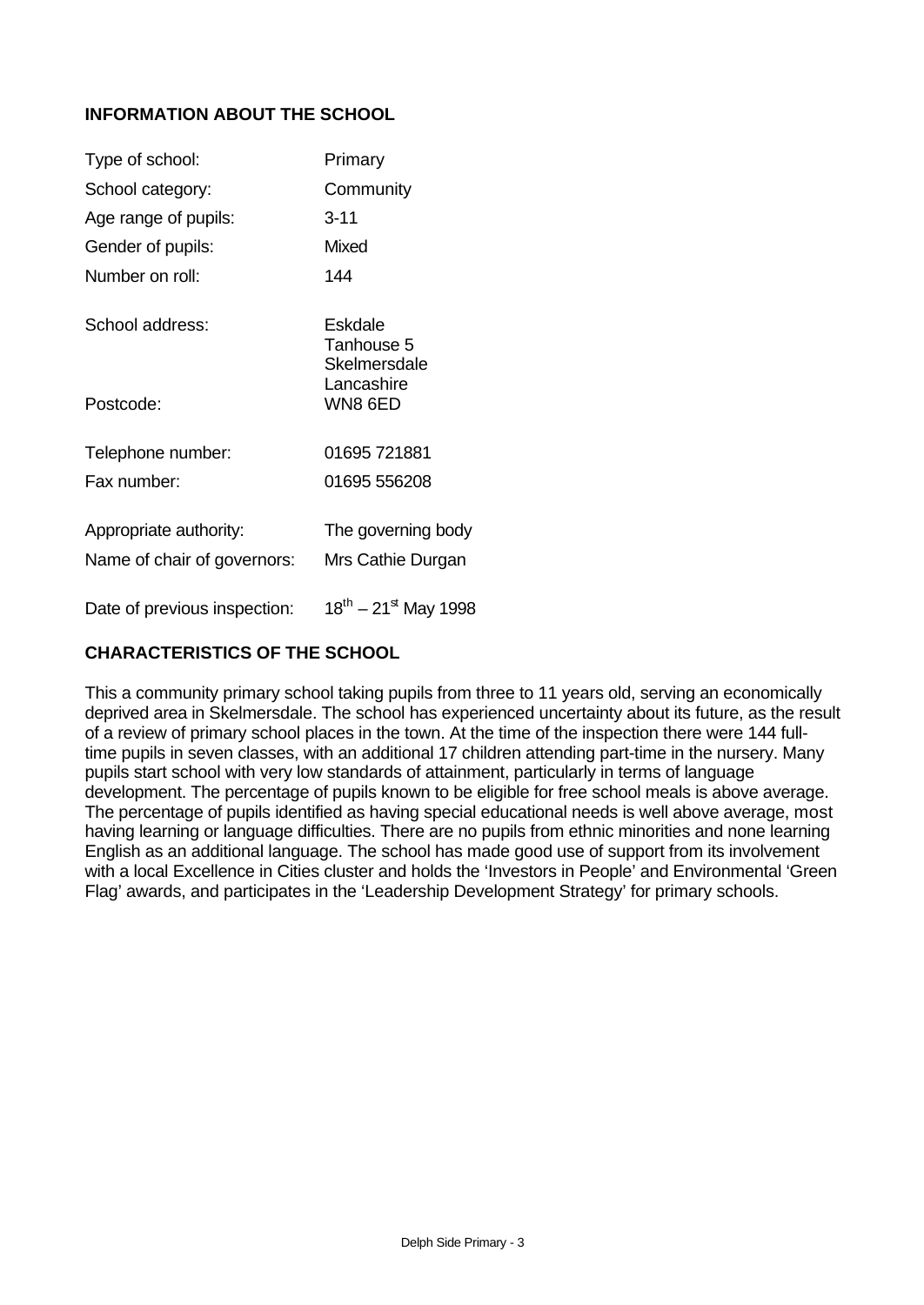# **INFORMATION ABOUT THE INSPECTION TEAM**

|       | Members of the inspection team | <b>Subject responsibilities</b> |                                                                                                                                       |
|-------|--------------------------------|---------------------------------|---------------------------------------------------------------------------------------------------------------------------------------|
| 18146 | Michael Onyon                  | Lead inspector                  | Science, art and design, design<br>and technology, music, citizenship                                                                 |
| 9981  | Saleem Hussain                 | Lay inspector                   | English as an additional language                                                                                                     |
| 40018 | Kate Burton                    | Team inspector                  | Special educational needs,<br>mathematics, information and<br>communication technology,<br>physical education, religious<br>education |
| 7994  | Pamela Weston                  | Team inspector                  | Foundation stage curriculum,<br>English, geography, history                                                                           |

The inspection contractor was:

Serco QAA Herringston Barn **Herringston Dorchester** Dorset DT2 9PU

Any concerns or complaints about the inspection or the report should be made initially to the inspection contractor. The procedures are set out in the leaflet *Complaining about Ofsted Inspections*, which is available from Ofsted Publications Centre (telephone 07002 637833) or Ofsted's website (www.ofsted.gov.uk).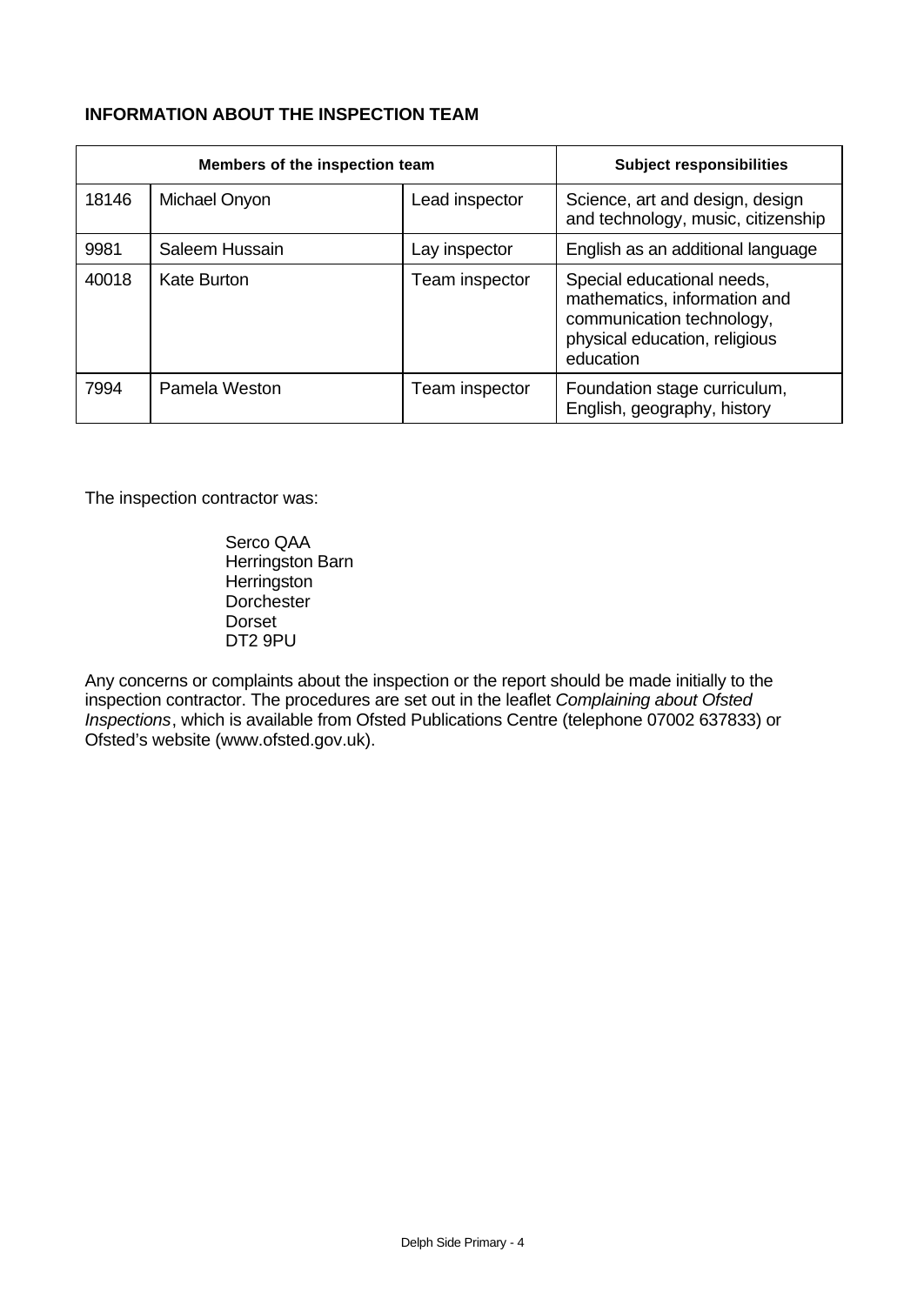# **REPORT CONTENTS**

|                                                                                         | Page |
|-----------------------------------------------------------------------------------------|------|
| <b>PART A: SUMMARY OF THE REPORT</b>                                                    | 6    |
| <b>PART B: COMMENTARY ON THE MAIN INSPECTION FINDINGS</b>                               |      |
| <b>STANDARDS ACHIEVED BY PUPILS</b>                                                     | 8    |
| Standards achieved in areas of learning, subjects and courses                           |      |
| Pupils' attitudes, values and other personal qualities                                  |      |
| <b>QUALITY OF EDUCATION PROVIDED BY THE SCHOOL</b>                                      | 11   |
| Teaching and learning<br>The curriculum                                                 |      |
| Care, guidance and support<br>Partnership with parents, other schools and the community |      |
| <b>LEADERSHIP AND MANAGEMENT</b>                                                        | 15   |
| PART C: THE QUALITY OF EDUCATION IN AREAS OF LEARNING,<br><b>AND SUBJECTS</b>           | 18   |
| AREAS OF LEARNING IN THE FOUNDATION STAGE                                               |      |
| <b>SUBJECTS IN KEY STAGES 1 AND 2</b>                                                   |      |
| <b>PART D: SUMMARY OF THE MAIN INSPECTION JUDGEMENTS</b>                                | 28   |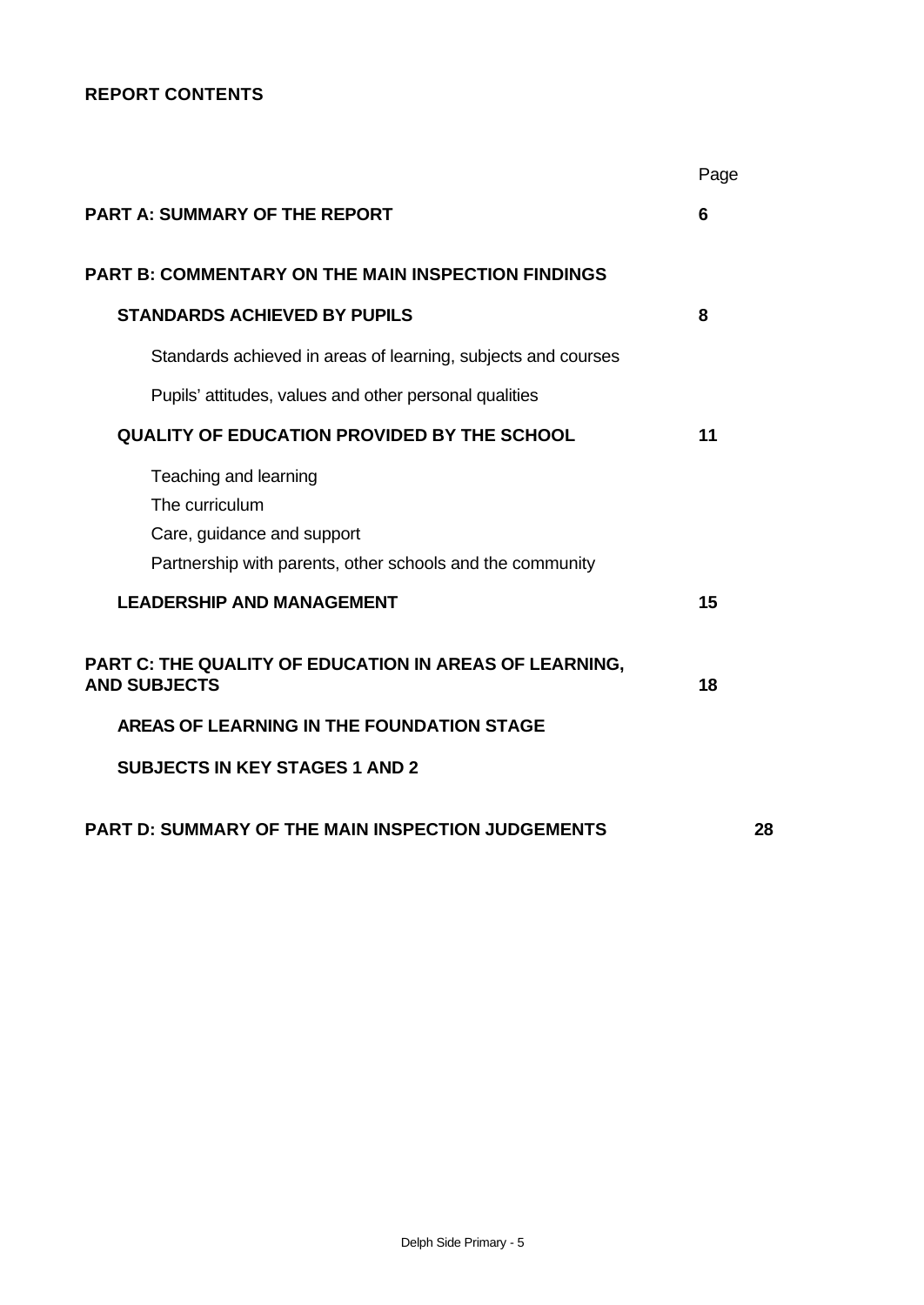# **PART A: SUMMARY OF THE REPORT**

## **OVERALL EVALUATION**

Delph Side Primary is an **effective and improving** school, providing good value for money. Children's attainment on entry is very low. The quality of teaching has improved and is now good, as a result pupils achieve well, standards are rising, and in Year 6 they are better than national test scores suggest. Leadership, management and governance are good, with a clear focus on continuing to raise standards.

The school's main strengths and weaknesses are:

- The good quality of teaching, with a clear focus upon English, mathematics and science promotes good achievement. Teaching assistants and special support assistants contribute very effectively.
- A very positive ethos has been created where pupils' views are actively sought, valued and acted upon, particularly through the very effective school council.
- Very effective links with parents, the community and other schools and colleges are helping to raise standards.
- Provision for pupils with special educational needs is much improved and, as a result, these pupils achieve well.
- Although standards have risen in English, mathematics and science they could still be higher by the end of Year 2.
- Opportunities are not always developed for pupils to make their own choices about when and how to use their writing and number skills.
- Unsatisfactory attendance needs to be improved further.

Since the last inspection, improvement has been good. Most of the key issues identified in the previous report have been addressed well, in particular the quality of the school's curriculum has improved. Pupils' attainment in reading is better and there have been considerable improvements in promoting the learning of pupils with special educational needs. Whilst teachers' knowledge of information and communication technology (ICT) has improved, there still needs to be better provision in the subject. There has been a clear trend of improvement in the standards achieved since the previous inspection.

| <b>Results in National</b><br>Curriculum tests at the end |      | schools in similar<br>contexts |      |      |
|-----------------------------------------------------------|------|--------------------------------|------|------|
| of Year 6, compared with:                                 | 2001 | 2002                           | 2003 | 2003 |
| English                                                   |      |                                |      |      |
| <b>Mathematics</b>                                        | F*   |                                |      | С    |
| Science                                                   |      | F*                             |      | в    |

## **STANDARDS ACHIEVED**

*Key: A - well above average; B – above average; C – average; D – below average; E – well below average. Schools in similar contexts are those with a similar number of pupils eligible for free school meals.*

Although overall standards of attainment, as represented by national test results, are well below average, present standards are higher than in 2003 and represent **good achievement** for the pupils taking account of their very low starting point and increased levels of pupil mobility, caused by doubts about the school's future. Many children enter the nursery with very low initial standards, and although they achieve well, standards in all six of the required areas of learning are below the goals children are expected to reach by the end of reception. Pupils' achievement in Years 1 and 2 is also good, although attainment is below the national average in reading, writing and mathematics. Achievement in Years 3-6 is good. Inspection evidence indicates that present standards by Year 6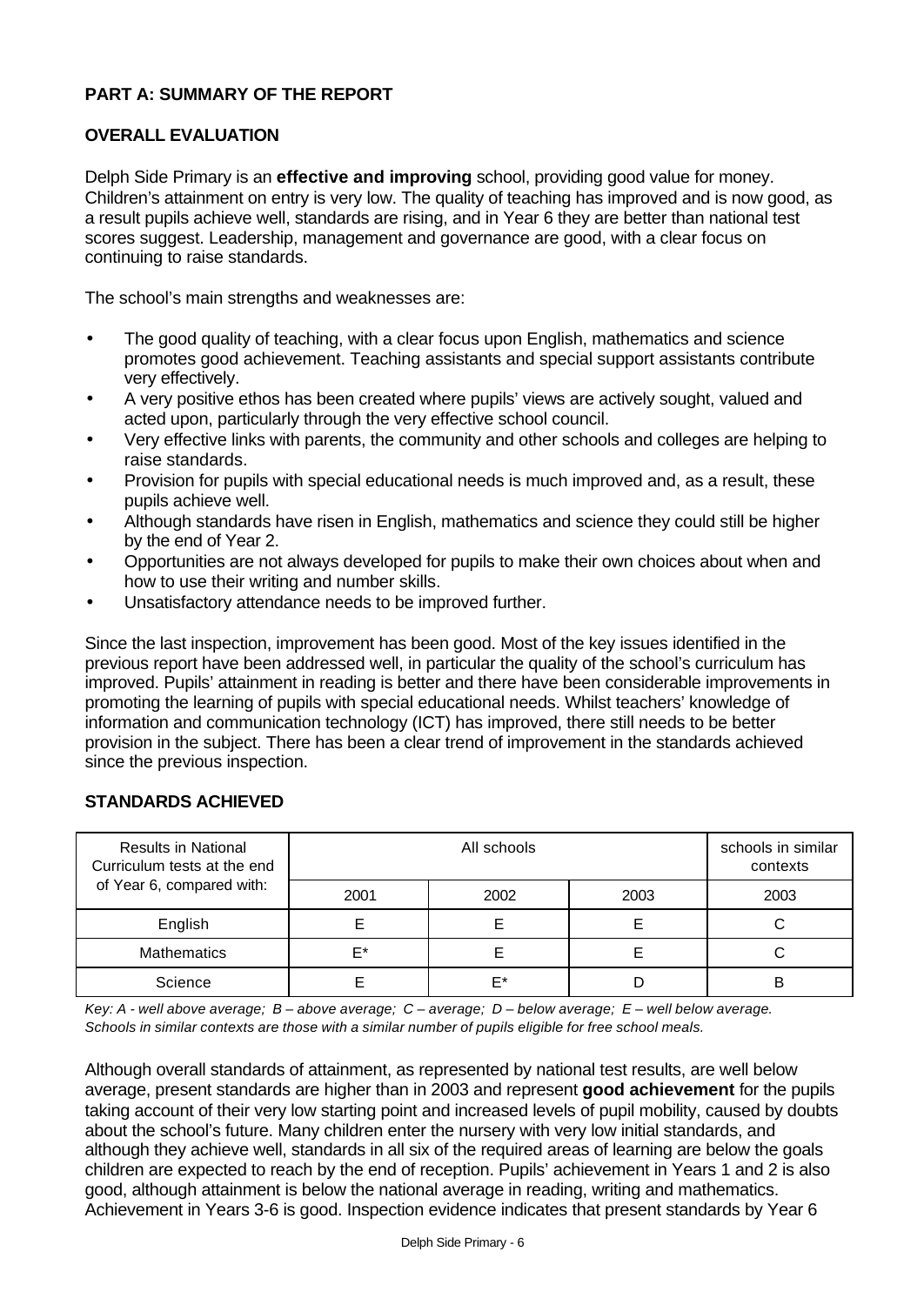are average in English mathematics, science and information and communication technology (ICT). Pupils with special educational needs make good progress.

Pupils' **personal qualities are good**. Their attitudes are positive and they behave well. The school's very strong valuing ethos effectively supports **good moral, social and cultural development of pupils**. The rate of attendance is unsatisfactory.

# **QUALITY OF EDUCATION**

The school provides a **good** quality of education. The quality of **teaching is good overall** and is particularly strong in Year 6. Examples of effective teaching were seen in English, mathematics and science. Teachers show a strong commitment to the school and work effectively as a team. There has been a concerted effort to improve the quality of teaching since the previous inspection. There are very good relationships with pupils, and teachers use an effective range of teaching strategies, with good planning and organisation of lessons encouraging good learning. There are high expectations for pupils' conduct and, as a result, pupils have good attitudes to their work. Teaching and learning support assistants provide very effective support and are effectively involved in the preparation of pupils' work. Whilst there is an appropriate emphasis upon English, mathematics and science, the curriculum is broad and balanced. Pupils' personal, social and health education is developed well. The care, support and guidance offered to pupils are very good. The school's partnership with parents, the community and other schools is very good.

## **LEADERSHIP AND MANAGEMENT**

**Leadership and management are good**. The school worked very effectively with its local community to ensure its future and there is a clear vision to build on the partnership and to continue to improve. The school reflects well on its work and has been particularly effective in building upon the support of the local education authority and the Excellence in Cities cluster to effectively raise standards. Pupils' achievements are effectively monitored and evaluated with targets for improvement in English and mathematics effectively shared with pupils and parents. All statutory requirements are met. The governing body provides good governance; it knows the school's strengths and weaknesses well and is fully involved in helping to shape the future of the school.

# **PARENTS' AND PUPILS' VIEWS OF THE SCHOOL**

Overall parents regard the school very highly. They feel their children make good progress, the teaching is good and staff are approachable. They played a very effective part in supporting the school when its future was being considered by the local education authority. Pupils also are supportive of the school and feel that their views are listened to and that they contribute to the life of the school. Pupil representatives play a full part in suggesting future developments through their involvement in the school council and an environmental (ECO) committee.

## **IMPROVEMENTS NEEDED**

The most important things the school should do to improve are:

- To continue to raise standards in English, mathematics and science by the end of Year 2.
- To improve attendance.
- Develop opportunities across the subjects of the curriculum to extend pupils' writing and number skills.
- Achieve a better balance of pupil-initiated and adult-led activities, in classrooms, to encourage pupils' independent learning.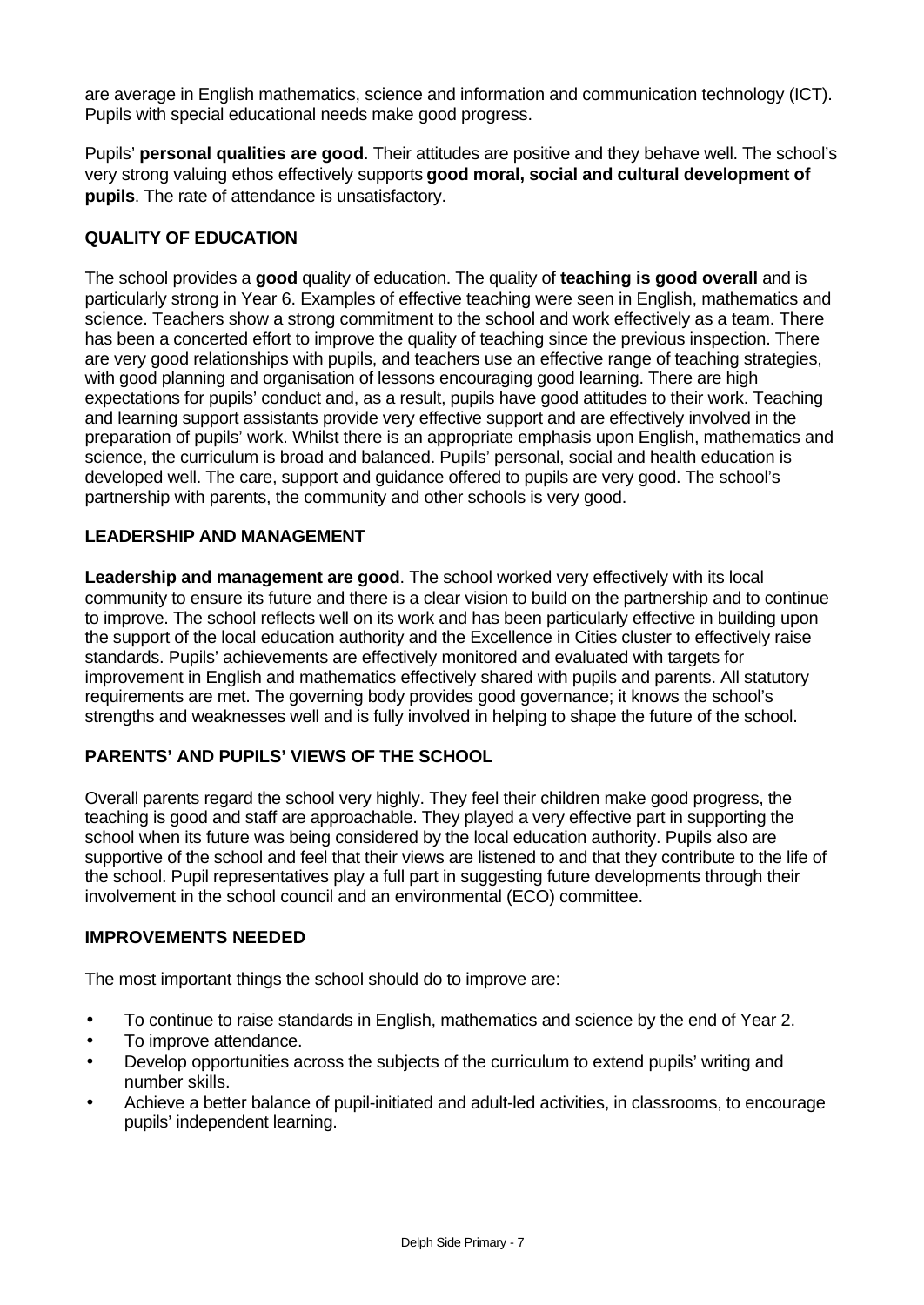# **PART B: COMMENTARY ON THE INSPECTION FINDINGS**

## **STANDARDS ACHIEVED BY PUPILS**

#### **Standards achieved in areas of learning, subjects and courses**

*Achievement is a measure of how well pupils are doing, taking into account their progress and their capability.* Given their very low starting point pupils' achievement is good overall. Pupils with special educational needs achieve well. There is a rising trend in the achievement of pupils by the end of Year 2, although the results achieved in 2003 were not as good as those achieved in the previous year. The trend is in line with the national trend by the end of Year 6, but results achieved by the 2003 year group were much better than those achieved in 2002.

#### **Main strengths and weaknesses**

- Pupils with special educational needs are achieving well because of the sustained support they are getting.
- The pupils are achieving well in their lessons and older ones have made good progress over the last two years and the school is adding good value, particularly in mathematics and science.
- Standards in the nursery and reception are improving and the impact is beginning to be felt in Years 1 and 2.
- Standards in reading, writing and mathematics, although better than at the time of the previous inspection, could be higher.

#### **Commentary**

1. Current standards are below average in reception but pupils are achieving well. They enter the school with well below average attainment, particularly in the areas of communication and language and literacy. There are early signs, as indicated by the assessments undertaken by the school, that pupils in the current reception class will exceed standards reached by reception pupils last year. These pupils, now in Year 1, achieved standards which were below average with most not meeting the early learning goals expected of children of that age.

| Standards in:      | School results | National results |
|--------------------|----------------|------------------|
| Reading            | 13.7 (14.2)    | 15.7 (15.8)      |
| Writing            | 14.0 (12.6)    | 14.6 (14.4)      |
| <b>Mathematics</b> | 15.3 (16.4)    | 16.3 (16.5)      |

#### *Standards in national tests at the end of Year 2 – average point scores in 2003*

*There were 24 pupils in the year group. Figures in brackets are for the previous year.*

2. The 2003 results for Year 2 were well below average in reading and mathematics and below average in writing, where the school has focused considerable efforts. When compared with schools in similar circumstances, standards are below average in reading, average in mathematics and above average in writing, successfully reflecting those efforts. The improvement in writing enables pupils to do better in other subjects. Inspection evidence confirms that standards are below the national average but that there have been improvements and that the rising standards at the end of reception are beginning to be seen in Year 1 and Year 2. Standards in ICT are satisfactory at the end of Year 2, representing an improvement on the previous inspection. A factor holding back pupils' progress is the limited opportunities for them to make independent decisions about their learning and to take more responsibility for their own work. They are used to adults guiding them through lessons. Taking into account the very low starting point of many pupils, and the numbers of pupils joining and leaving the school due to the uncertainty about its future, pupils' achievement is good by the end of Year 2.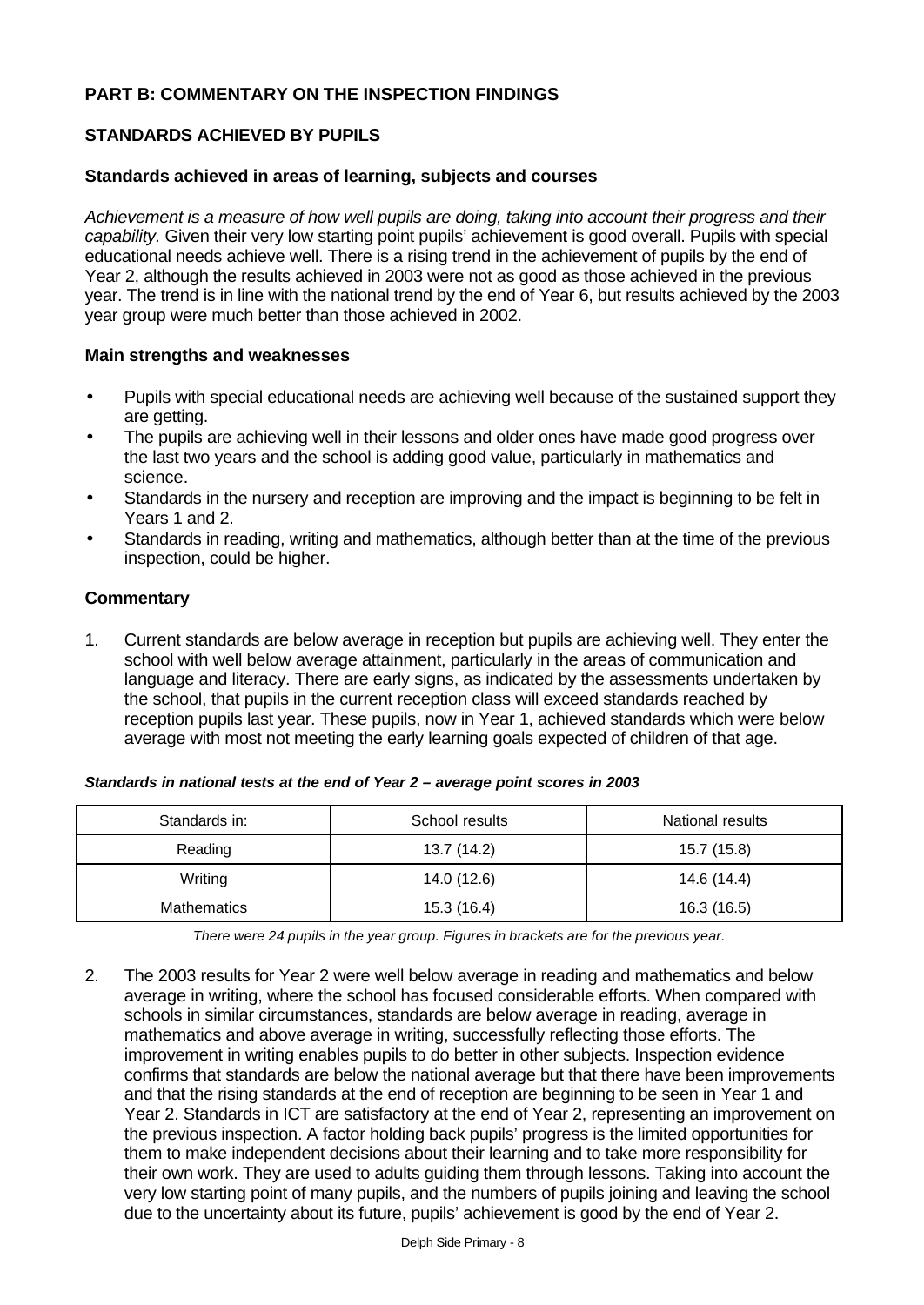| Standards in:      | School results | National results |
|--------------------|----------------|------------------|
| English            | 25.2(23.5)     | 26.8 (27.0)      |
| <b>Mathematics</b> | 25.0(24.0)     | 26.8 (26.7)      |
| Science            | 28.0 (24.8)    | 28.6 (28.3)      |

#### *Standards in national tests at the end of Year 6 – average point scores in 2003*

*There were 31 pupils in the year group. Figures in brackets are for the previous year.*

- 3. The school's results in national tests have improved by the end of Year 6, over the last two years, but they currently remain well below average in English and mathematics and below average in science. However, when compared with schools with similar numbers of pupils eligible for free school meals, standards are average in English and mathematics and above average in science. Parents expressed satisfaction with the standards achieved by their children. Improvements in the use of assessment have enabled the school to achieve better results and to accurately predict the expected levels of pupils' achievement in English, mathematics and science by the end of Year 6. Focused support from the local education authority advisory team and involvement with other schools through the Excellence in Cities cluster have helped to add value, based upon pupils' prior attainment. In science a focus upon investigational and experimental work has helped to raise standards.
- 4. Since the previous inspection there has been significant progress to improve the assessment of special educational needs and to identify and support individual pupils' needs. There is now good support for these pupils, enabling them to make good progress in relation to their individual learning targets. Pupils are no longer withdrawn from lessons, as at the time of the previous inspection. Their learning is supported by teaching assistants and special support assistants, who play a full part in planning activities appropriate for pupils with differing levels of prior attainment. The small numbers in each class also contributes to the attention given to these pupils, enabling them to make good progress. Gifted and talented pupils have been identified by the school, with appropriate provision for their needs. As a result their achievement is satisfactory. Boys and girls achieve equally well.
- 5. Pupils' work was sampled, but it was not possible to make judgements about standards and achievement in religious education, art and design, design and technology, geography, history, music and physical education.

## **Pupils' attitudes, values and other personal qualities**

Pupils' good attitudes, behaviour and personal development contribute well to their achievements. Attendance is unsatisfactory. Pupils' moral, social and cultural development is good; their spiritual development is satisfactory.

## **Main strengths and weaknesses**

- Pupils show high levels of interest in school life, lessons and the range of activities provided.
- The school sets very high expectations for conduct and works very hard to maintain them.
- Pupils develop good relationships with others.
- Pupils are confident, self-assured and very willing to take responsibility.
- Although better attendance is promoted well, attendance is below average.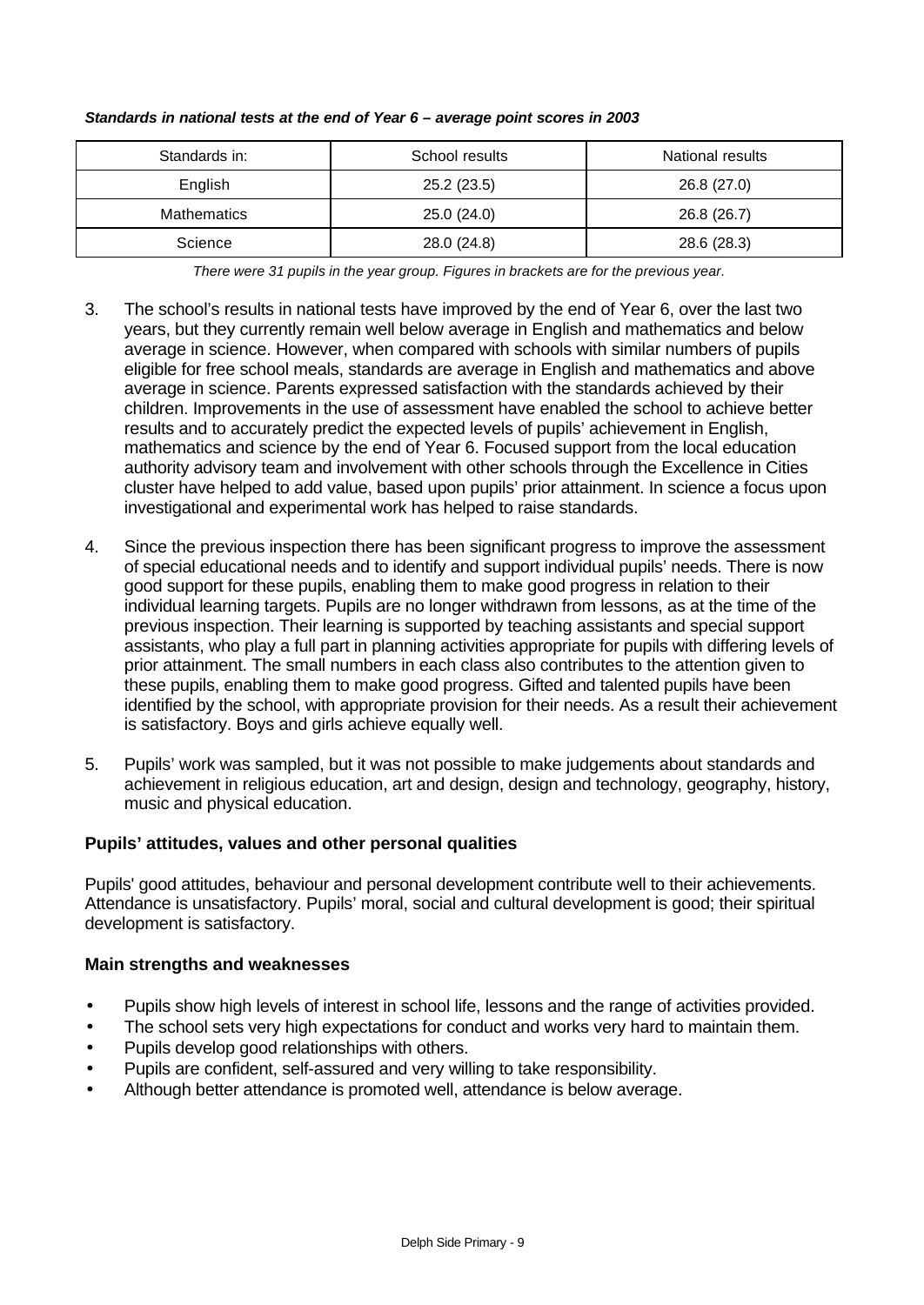# **Commentary**

- 6. The good attitudes, behaviour and personal development are at a similar position to that at the time of the previous inspection. Pupils show much interest in lessons and other school activities such as trips and after- school clubs. For example, in a Year 6 art and design technology lesson to produce a tapestry, the whole class was buzzing with enthusiasm as they worked to bring their designs to life using many textiles and materials. Children in the Foundation Stage are developing good habits in their learning.
- 7. The school is a calm and orderly community. This owes much to the school's expectations about conduct and very good use of praise and reward for good behaviour. For example, the school rules are made very clear to pupils and team points are an incentive to behave well and make good efforts in learning. When a pupil is reprimanded, the reason is explained so that he or she understands why.

#### *Attendance in the latest complete reporting year (%)*

| Authorised absence |     |  | Unauthorised absence |     |
|--------------------|-----|--|----------------------|-----|
| School data        | 6.0 |  | School data          |     |
| National data      | 5.4 |  | National data        | υ.4 |

*The table gives the percentage of half days (sessions) missed through absence for the latest complete reporting year.*

8. Attendance is lower than at the time of the last inspection. The inspection team is encouraged by the school's efforts to raise attendance levels, for example, through the learning mentor's work with families who experience difficulties. Unauthorised absences are broadly in line with the national average and punctuality to school is satisfactory.

#### *Ethnic background of pupils Exclusions in the last school year*

| Categories used in the Annual School Census | No of pupils<br>on roll | Number of<br>fixed period<br>exclusions | Number of<br>permanent<br>exclusions |
|---------------------------------------------|-------------------------|-----------------------------------------|--------------------------------------|
| White - British                             | 143                     |                                         |                                      |
| Mixed – any other mixed background          |                         |                                         |                                      |

*The table gives the number of exclusions, which may be different from the number of pupils excluded.*

- 9. Staff provide good role-models for pupils' own behaviour and relationships. Pupils respect and value each other's opinions and co-operate well in lessons. For instance, during a Year 5 English lesson about locating information in books, they all pooled their knowledge and helped each other in their table groups. An effective race equality policy is in place and there are good opportunities for pupils to learn about the need for good race relations.
- 10. As a result of the positive ethos and opportunities presented to pupils, their social, moral and cultural development are good. There are good systems in place to recognise and reward good behaviour and contributions to the school, through the award of 'team' points. Pupils eagerly await the announcement of the successful team at the end of each week. In a number of subjects opportunities are presented to appreciate local culture and also a diverse range of cultures from different parts of the world. Pupils' spiritual development is satisfactory.
- 11. Many opportunities for speaking and listening, for instance, through the school council and the 'ECO' committee enable pupils to develop their confidence and self-esteem well. Pupils accept responsibilities such as being a monitor, helping in the office, or acting as 'librarian' very well. These factors help pupils to develop well as young citizens.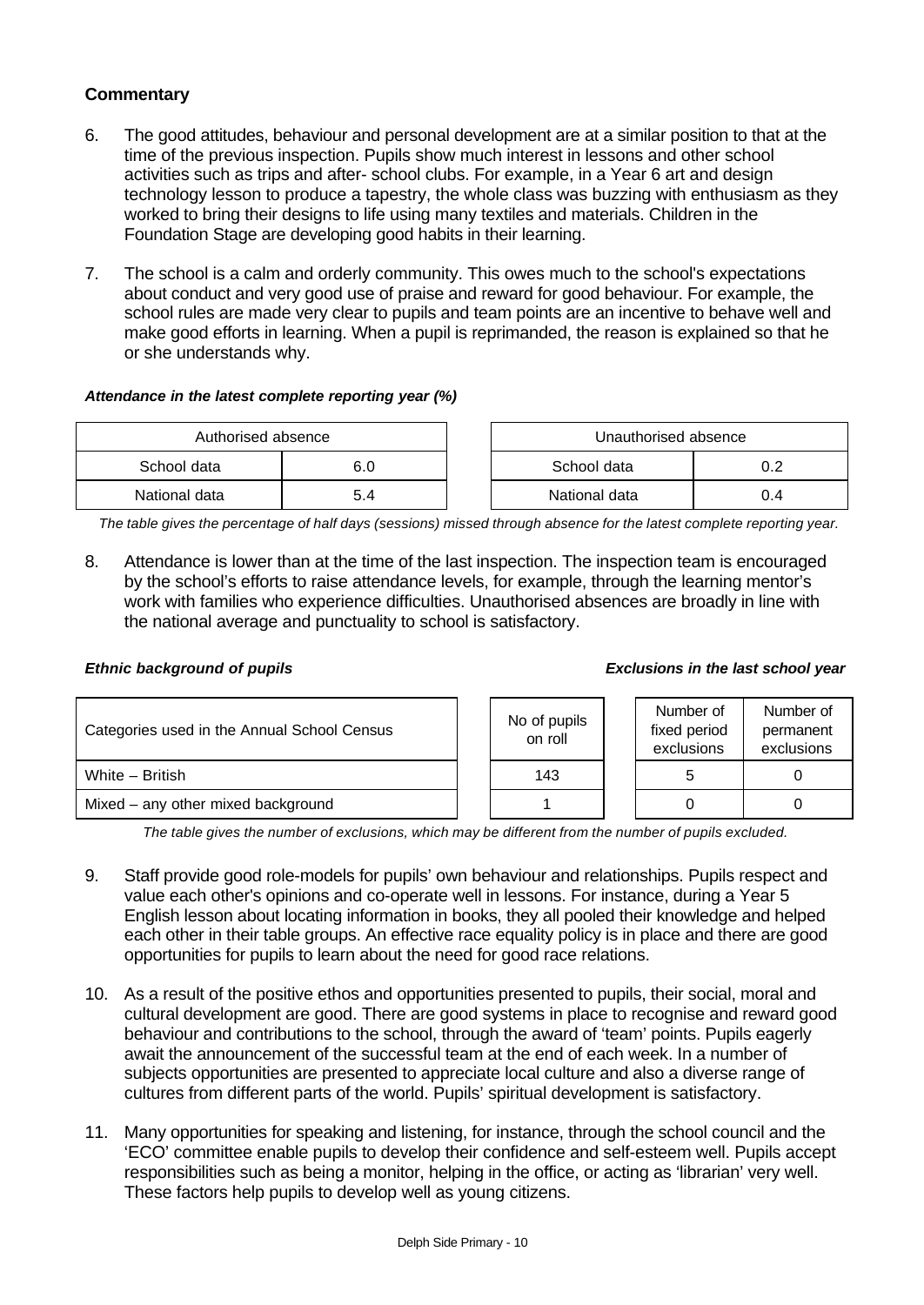# **QUALITY OF EDUCATION PROVIDED BY THE SCHOOL**

The quality of education is good. It is particularly effective in Year 6. Teaching and learning are good. Assessment is used well. The curriculum is good, and the school's accommodation and resources are good. Provision for pupils' care, support and guidance is very good. The school's partnership with parents, the community and other schools is very good.

## **Teaching and learning**

The quality of teaching and learning is good. Examples of effective practice were seen in the teaching of pupils in English, mathematics and science across the school. Some examples of very effective teaching were seen in Years 3, 5 and 6. Teachers plan effectively and assessment is good overall.

## **Main strengths and weaknesses**

- Lessons are clearly planned and the use of support staff is very effective, contributing well to the good learning of the pupils.
- Teachers insist on high standards of behaviour and, as a result, pupils' behaviour and attitudes in lessons support learning very well.
- What pupils can do is assessed well, particularly in English and mathematics, through monitoring and tracking pupil progress.
- The use of resources is good overall, although there are limited resources for whole- class teaching in ICT at present.
- Time is not always used effectively to maximise opportunities for the pupils to work independently.

## **Commentary**

12. The quality of teaching and learning has improved since the last inspection when there was some unsatisfactory teaching seen across the school. The main reason for the unsatisfactory lessons, in the last inspection, was that teacher subject knowledge was weak. This has been improved.

#### *Summary of teaching observed during the inspection in 36 lessons*

| Excellent | Very good | Good     | Satisfactory | Unsatisfactory | Poor | Very poor |
|-----------|-----------|----------|--------------|----------------|------|-----------|
|           | 5(14%)    | 16 (44%) | 14 (39%)     | (3%)           |      |           |

*The table gives the number of lessons observed in each of the seven categories used to make judgements about lessons; figures in brackets show percentages where 30 or more lessons are seen.*

- 13. In the best lessons, teachers have secure subject knowledge, have planned clearly and use effective teaching methods to engage all pupils. Teaching assistants and special educational needs (SEN) support staff are aware of the aims and the activities to take place. During the inspection, the very good lessons seen were in English, mathematics and science. In these lessons teachers used resources effectively, set high expectations for their pupils that were realistic and challenging, and made best use of the time. In a very good Year 6 science lesson on dissolving, the pupils were able to discuss the contents of the jars using scientific vocabulary, building up their understanding. A very good Year 3 mathematics lesson used visual models of hundreds, tens and units to secure the pupils' understanding of the relative size of these numbers.
- 14. The headteacher and deputy headteacher, supported by subject co-ordinators have given a very clear focus to the quality of teaching and learning since the previous inspection and there has been a significant improvement. Lessons are regularly monitored and teaching and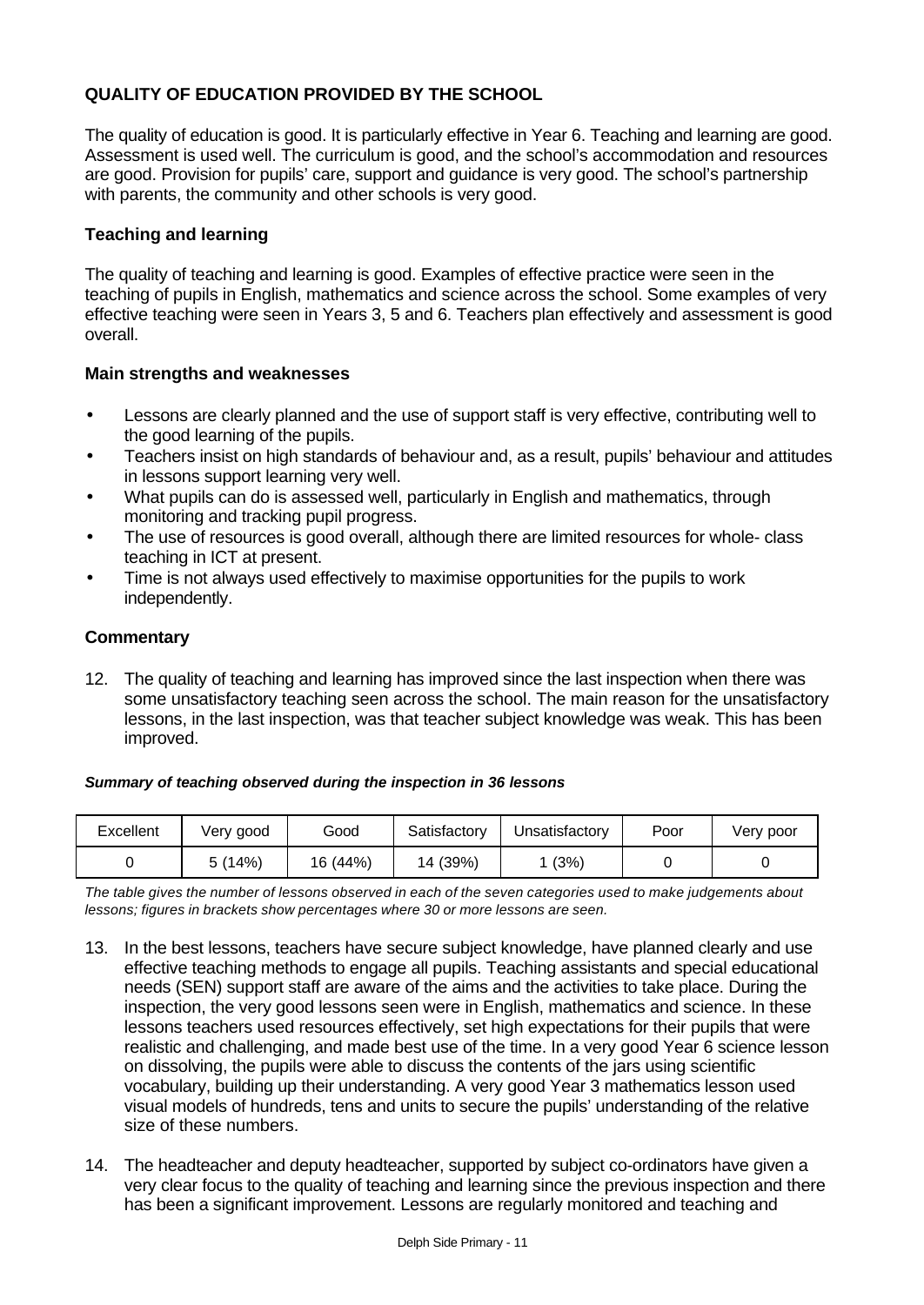learning evaluated, with specific feedback to teachers on improvements to be made. The work has been effectively supported by local education authority advisory staff, with targeted professional development, to help teachers improve their teaching. The improvement in teaching and learning has had an impact upon standards, with standards rising in English, mathematics and science. Parents judge teaching and learning to be good.

- 15. The unsatisfactory lesson observed was in history. It resulted from the pupils not being sure of the task set and so spending a considerable amount of time looking at books without making progress in their historical knowledge.
- 16. Teachers usually begin the lessons by sharing the learning objectives clearly with pupils so that they know what they will be learning and doing. Resources are well organised and appropriate. For example, in a Year 5 mathematics lesson two interlocking circles were given to pupils to make a variety of angles. This resulted in pupils being able to readily discuss findings and use the mathematical vocabulary associated with angles. Most teachers use a range of questioning strategies to involve pupils, such as 'talking partners', thinking time before an answer expected and open questioning. However, in some lessons, strategies are needed to encourage more pupils to be actively involved as opportunities to raise their hands or respond to questions are sometimes missed. Pupils are, however, spending a long time being directed by the teacher and so there is often insufficient time left for independent work. This is leading to very little work in pupils' books by the end of some lessons.
- 17. Assessment of pupils' work is good overall and teachers have a clear understanding of prior learning and how to build on it. Marking is used particularly well in English, where pupils are given guidance on what they can improve and targets are set. However, this level of marking is underdeveloped in mathematics and science where work is usually ticked if correct and comments relate to effort or presentation. Assessment in other subjects is being developed well. In ICT, for example, teachers have a folder with tracking sheets for recording pupils' skill and confidence levels which ensures that time is not wasted re-teaching previously taught skills.
- 18. ICT is taught systematically across the school and provision is satisfactory. Since the last inspection much has been done to improve teacher subject knowledge and develop resources across the curriculum. This has meant that ICT is now used in most subject areas. During the inspection it was used particularly to support learning in the Foundation Stage, mathematics and history. The development of resources for whole- class teaching will improve the provision in ICT.
- 19. The teaching and learning of pupils with special educational needs are good. Teachers incorporate individual education plans into class planning, which ensures appropriate learning objectives and support. The teaching assistants and SEN support staff are very effective and offer a high level of quality support to pupils. This means that pupils take part in whole- class lessons. The withdrawal of pupils with special educational needs was a key issue from the last inspection as pupils missed too much of the curriculum. This is now kept to a minimum, and usually when specialist support is needed. Assessment procedures, including reviews of the individual education plans, ensure that pupils make the expected progress and that the targets set are realistic.
- 20. Activities are matched to pupils' ability levels in most lessons, but more could be done to challenge the more able within class.

# **The curriculum**

The overall quality of the curriculum is good. The school provides its pupils with a good range of worthwhile learning opportunities which successfully meets their interests, aptitudes and particular needs. The curriculum is made richer by a good range of visits, visitors and after- school activities. Accommodation and resources are good overall.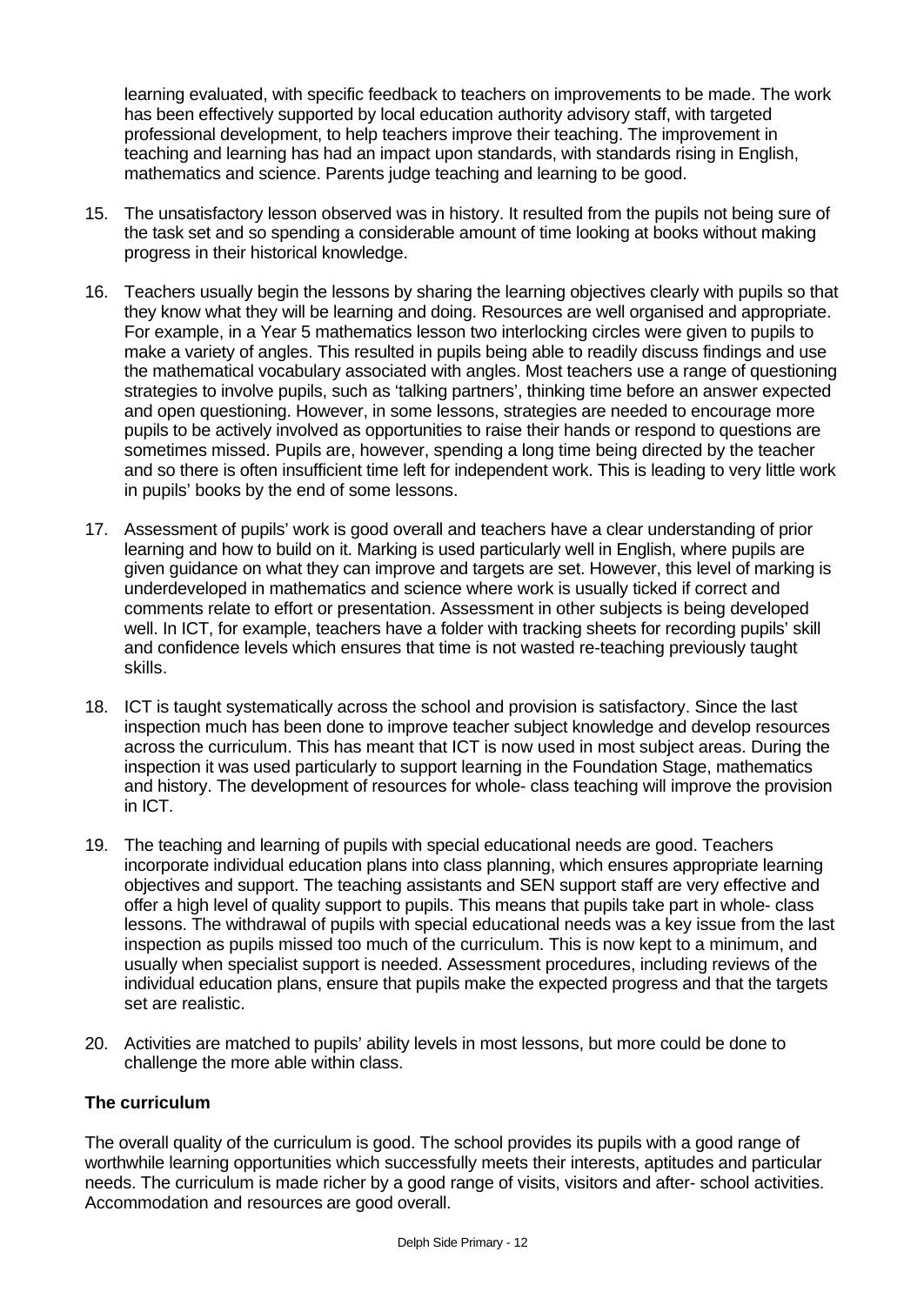# **Main strengths and weakness**

- Provision for personal, social and health education is good. However, the school currently lacks a scheme of work to guide teachers with their planning.
- Provision for pupils with special educational needs is good. The school values each individual and makes good arrangements to promote equal opportunities in all areas of school life.
- Accommodation and resources are good overall. However there is no covered outdoor play area for nursery and reception children and this prevents access to outdoor activities during bad weather. The school does not have a computer suite.
- Independent learning skills are not promoted strongly enough in Years 1 to 6. This is often due to too much time being given to teacher- directed question and answer sessions at the beginning of lessons.
- Opportunities for pupils to develop their writing and number skills in other subjects are not always planned.

## **Commentary**

- 21. The curriculum for all pupils is good and provides a balanced programme of activities which interests the pupils. The Foundation Stage children enjoy a good start to their early schooling. The curriculum provides a wide range of planned and structured activities, which gives the youngest children, especially those in the nursery, a good start to school across all the recommended areas of learning. The curriculum for Years 1 to 6 meets statutory requirements. The National Numeracy and Literacy Strategies have been well promoted and have led to standards improving, particularly in reading and writing. Both of these strategies have been adapted well to meet the needs of those pupils who have special educational needs. In all other subjects the school has successfully adapted national guidance to meet the teachers' longterm curriculum plans. The school does not have an ICT suite, but makes the best use of the limited resources available. The planned curriculum does not always allow sufficient time for pupils to work independently. When this occurs it is because too much time has been allocated to oral sessions at the beginning of lessons. This can also result in end-of-lesson feedback becoming rushed and a lack of opportunity for pupils to feel that their work is valued.
- 22. There is good leadership and management of the curriculum and co-ordinators are more involved in monitoring and evaluating standards in their subjects than at the time of the last inspection. The headteacher has provided a clear focus upon provision in English, mathematics and science, as a means of raising standards in the subjects.
- 23. The curriculum is enhanced by many wide and varied activities, including educational visits and visitors to school. Pupils are involved in community projects, which also enrich their education, for example the Commonwealth Games Project which involved Ghanaian music, dance and storytelling. Many activities are organised through the Excellence in Cities cluster. Examples of this are the activities which are organised to bring together the more able children from the cluster schools in order to challenge them in a variety of curriculum areas, including, for example, activities to develop citizenship, such as town planning. In their responses to their questionnaire pupils appreciate the range of opportunities available to them.
- 24. Provision for special educational needs is good. The school is committed to ensuring pupils with SEN have full access to the curriculum and this is very beneficial for the pupils with a formal Statements of Special Educational Needs. They have detailed individual education plans, which provide detailed guidance for staff who check that the work set matches the pupils' needs.
- 25. The provision for personal, social and health education is good and at present is included across all areas of the curriculum. Where circle time is used, it is contributing effectively to pupils' development. The pupils' council is especially effective and is giving pupils a sense of belonging and involvement in school, and in the wider environment generally. Opportunities to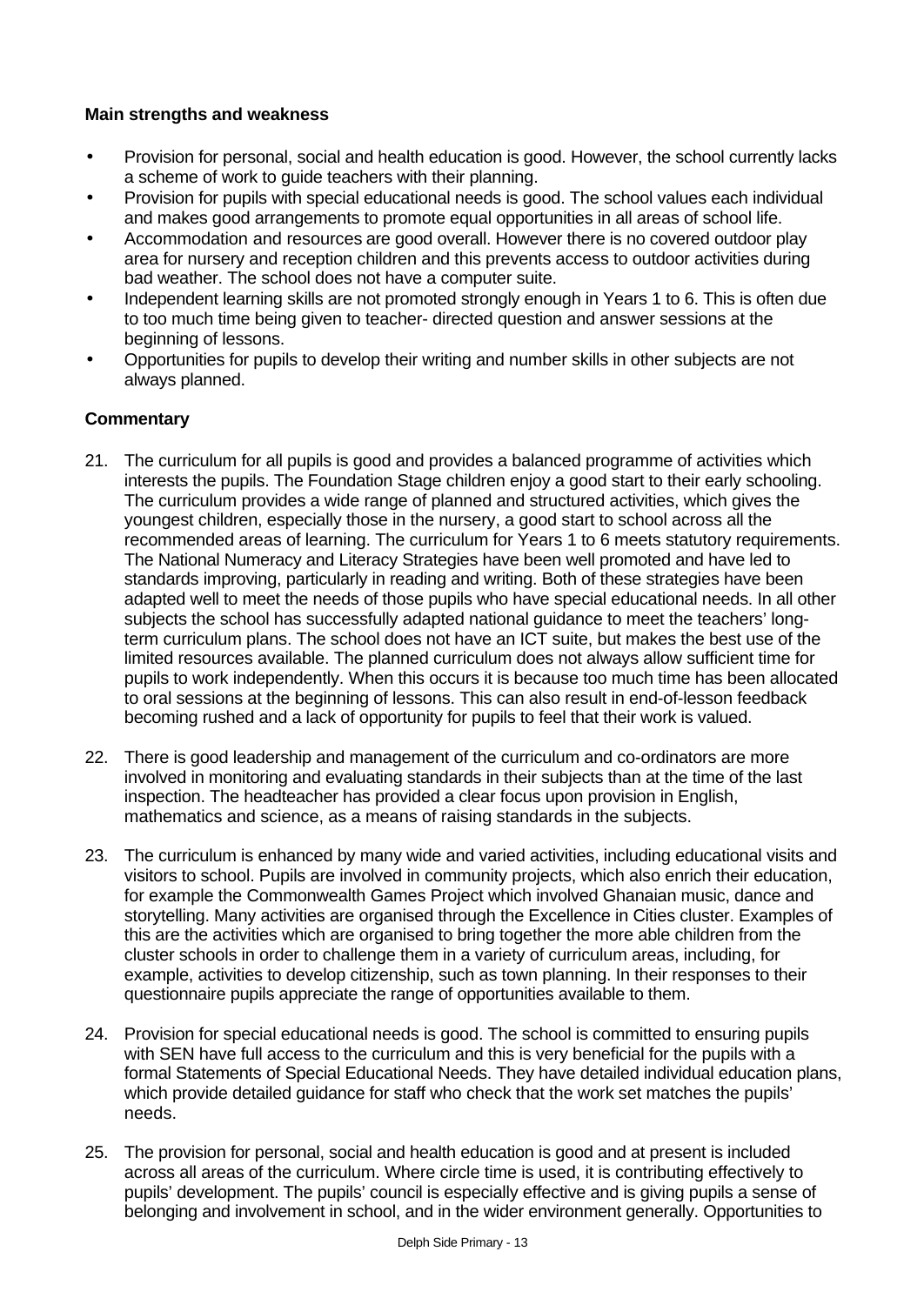appreciate life in a multi-cultural society are well developed despite the limited opportunities of working with others from a diversity of ethnic backgrounds.

- 26. There is a good range of after-school clubs in a variety of sports. The arts are well catered for in drama and choir sessions and opportunities to take part in school productions, as well as peripatetic instrumental tuition in keyboard and guitar and an art and craft club, which is run by a parent.
- 27. There are sufficient teachers for the number of pupils in school. A good number of support staff are all well informed and efficiently deployed. They make a significant contribution to learning in all age groups. The accommodation is good overall with attractive play and games areas, but lacks a covered outside play area which would enable Foundation Stage children to have greater access to outside activity areas. Resources are good overall and will be greatly enhanced once the planned computer suite is up and running.

## **Care, guidance and support**

This is a caring school with very good provision for giving support, advice and guidance to all pupils based on monitoring. Consequently, pupils are happy, feel valued and are able to learn and achieve well in a healthy and safe environment. The school has made several good improvements in this area of its work since the last inspection. Pupils are very well involved in the work of the school.

## **Main strengths and weaknesses**

- Induction arrangements for pupils are good.
- There are good procedures to ensure pupils work in a healthy and safe environment.
- Pupils have very strong, trusting relationships with adults in school.
- They have very good, easy access to well-informed advice, support and guidance to help them do well.
- The school has very strong arrangements to seek, value and act on pupils' views.

## **Commentary**

- 28. Children new to the school are gradually and sensitively inducted through several pre-school integration sessions. A 'buddy' system operates so that they can turn to an older pupil for friendship to help them settle.
- 29. The school's designated officer for child protection is well trained and deals with any issues effectively. There are good arrangements to inform staff about the school's child protection policy and procedures. Risk assessment is undertaken as required for general health and safety matters. Emergency procedures are well developed and the school is commended for having so many staff trained to administer first aid. The school has addressed the health and safety concerns identified at the last inspection.
- 30. Pupils feel that they can always turn to, and trust, adults in school if they have any worries or concerns. Staff work well together to give pupils very good advice, support and guidance on a day-to-day basis. Monitoring information is used well to set targets for improvement. The school works effectively with external agencies, where necessary, to provide additional support, for example, regarding special educational needs. Also, a learning mentor is available one day per week in school and helps pupils to overcome barriers to their learning. These factors illustrate the school's inclusive approach to learning.
- 31. There are many opportunities for pupils to make their views known to staff and become involved in the school. For instance, they can raise issues through the school council. It is pleasing to see that the school has adopted many of their suggestions, for example about school rules, 'parents in school week' and the need to raise money for wet lunchtime resources.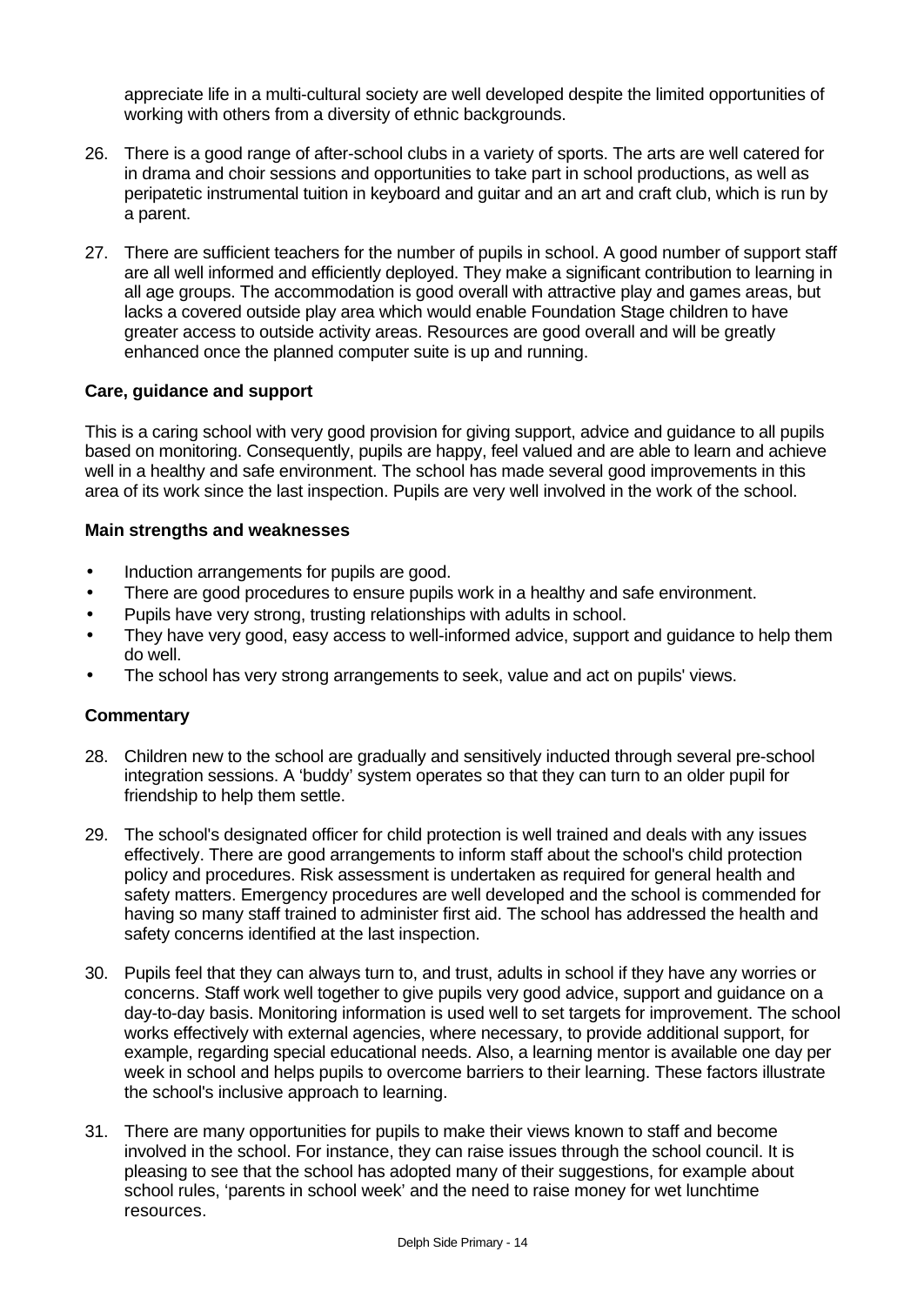# **Partnership with parents, other schools and the community**

There is a very good partnership with parents and the community, including other schools and colleges. These factors make a very strong contribution to learning. The school has made good improvements with links since the last inspection.

## **Main strengths and weaknesses**

- Parents have a very high regard for the school.
- There are very good procedures to ensure parental satisfaction and to deal with any concerns and complaints.
- The school involves parents very well by seeking, valuing and acting on their views.
- Parents make a good contribution to their children's learning at school and at home.
- The school has established many links in the wider community that enrich learning.

## **Commentary**

- 32. Parents are very pleased with the quality of education provided. They appreciate and value the commitment of the governors, headteacher and staff. Staff are always happy to meet parents to discuss any individual concerns or complaints.
- 33. Parents are frequently issued with questionnaires. Consultation has taken place in this fashion regarding the school's code of conduct, homework, the home and school agreement and other matters. As a result there has been a clear focus on raising standards because the school analyses the returns very well to inform its policies and practices.
- 34. The school provides good information to parents about its policies, provisions and pupils' standards and progress. The prospectus is attractive and well detailed. Pupils' annual reports contain good information about how well pupils are doing, learning targets for the future and how much effort is made in learning. Parents also receive helpful newsletters regularly.
- 35. Several parents help regularly with school activities, including after-school clubs such as football, netball and art. Arrangements for extended support programmes for parents are good. The school organises courses for parents regularly, for example, 'dads and lads', 'keeping up with the children' and for parents to find out more about special educational needs. These courses enable many parents to support their children's learning better and help to ensure that there is equal provision for all pupils.
- 36. Wider community links include with the Excellence in Cities cluster initiative, enabling the school to effectively form links with a number of neighbouring schools. This provides funds for provisions such as learning mentor support and resources to promote good citizenship. Additional learning experiences are made available for pupils through many trainee teachers who attend the school each year from Edge Hill College. Other links include with the Sports Action group (sports skills coaching) and the Education Business Partnership (funding for events such as 'science day'). Very good educational links with other schools include those with Glenburn High School. For instance, teachers from there regularly lead lessons such as drama and physical education at Delph Side. There are very good mechanisms in place for the transfer of pupils to secondary schools.

## **LEADERSHIP AND MANAGEMENT**

Leadership and management are good overall. The headteacher provides effective leadership with a clear vision for the school, shared with other key staff, whose leadership is good. There is a clear focus upon raising standards. There are clear roles and responsibilities for subject co-ordinators and management is good. Overall, governance of the school is good and governors play a full part in shaping the future of the school.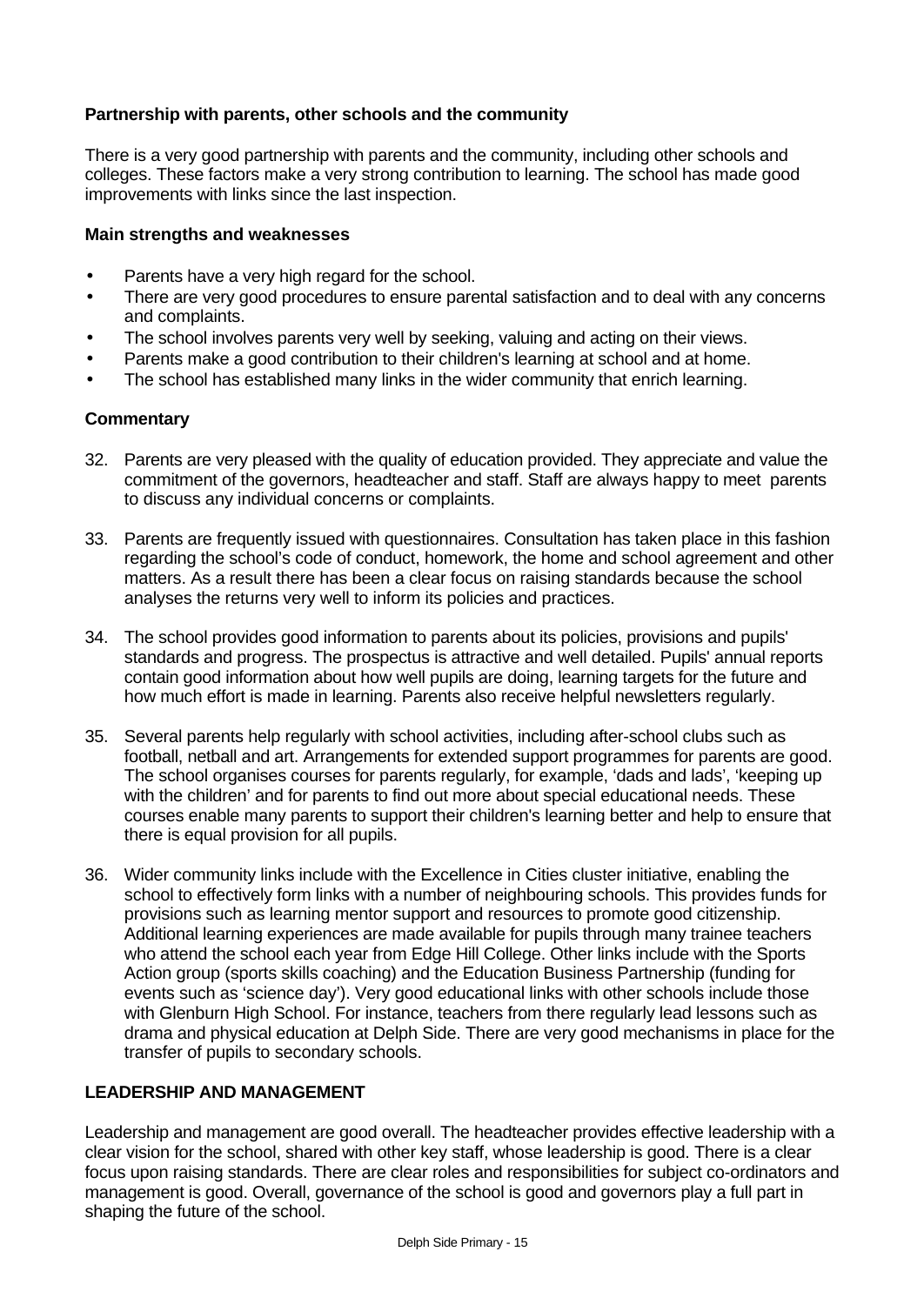## **Main strengths and weaknesses**

- Arrangements for monitoring, supporting and developing the quality of teaching are good and have led to improvements in the quality of teaching and learning.
- Co-ordinators of English, mathematics, science, ICT and special educational needs provide good leadership and have a good idea of what still needs to be done.
- The headteacher has established a good atmosphere of teamwork within the school and also works effectively with outside agencies to move the school forward.
- Performance data in English, mathematics and science are analysed well but the analysis is yet to be undertaken, as thoroughly, in other subjects.
- Financial control is good.

# **Commentary**

- 37. The quality of teaching and learning has improved since the previous inspection as a result of consistent monitoring by the headteacher and deputy headteacher, moderated and supported by advisory staff from the local education authority. Formal performance management is also in place and is appropriately linked to professional development and school improvement planning. In addition, the school has been able to learn lessons from other schools, through its involvement in the Excellence in Cities cluster, giving the opportunity to see teaching in other schools and to share good practice. Teachers from local high schools also visit the school to offer teaching in specialist subject areas, for example drama, offering further opportunities for teachers at the school to learn from good practice. Records of progress and the evidence of inspection indicate consistent improvement since the previous inspection.
- 38. The headteacher and key staff have worked hard to establish a supportive atmosphere for staff in the school, effectively identifying and utilising the strengths of both teaching and non-teaching staff to create a positive atmosphere for learning which is highly valued by parents and appreciated by pupils. She has ensured that the strengths of the previous inspection have been maintained but has also tackled weaknesses, positively embracing support offered by the local education authority that is focused upon raising standards. She has, rightly, concentrated on standards in English, mathematics and science, but at the same time is mindful of the need to develop other areas of the curriculum, encouraging subject co-ordinators to take the lead in the direction of their areas.
- 39. Uncertainty about the future of the school, caused by a local education authority review of the number of primary pupils' places in the town, was tackled positively, working very effectively with parents and the local community to successfully ensure the future of the school. Parents expressed a high level of satisfaction with the quality of leadership and management of the school.
- 40. Co-ordinators of other subjects are yet to have the opportunity to observe teaching and learning in their subjects and the leadership team is currently considering the implications of the national Primary Strategy document issued by the Department for Education and Skills, offering opportunities in other subjects for pupils to further develop their writing and number skills. Selfevaluation completed before the inspection, matches the judgements in most areas of the inspection. The challenge for leadership now is to move beyond the close focus on English, mathematics and science, whilst continuing to improve.
- 41. Leadership and management of English, mathematics, science, ICT and special educational needs are good, showing that the sharing of leadership responsibilities has been effective. The co-ordinators effectively monitor and evaluate standards in their subjects and provide action plans for improvement.
- 42. The decision to provide support within the classroom for pupils with special educational needs , rather than through the teaching of withdrawal groups has been effective. The co-ordinator is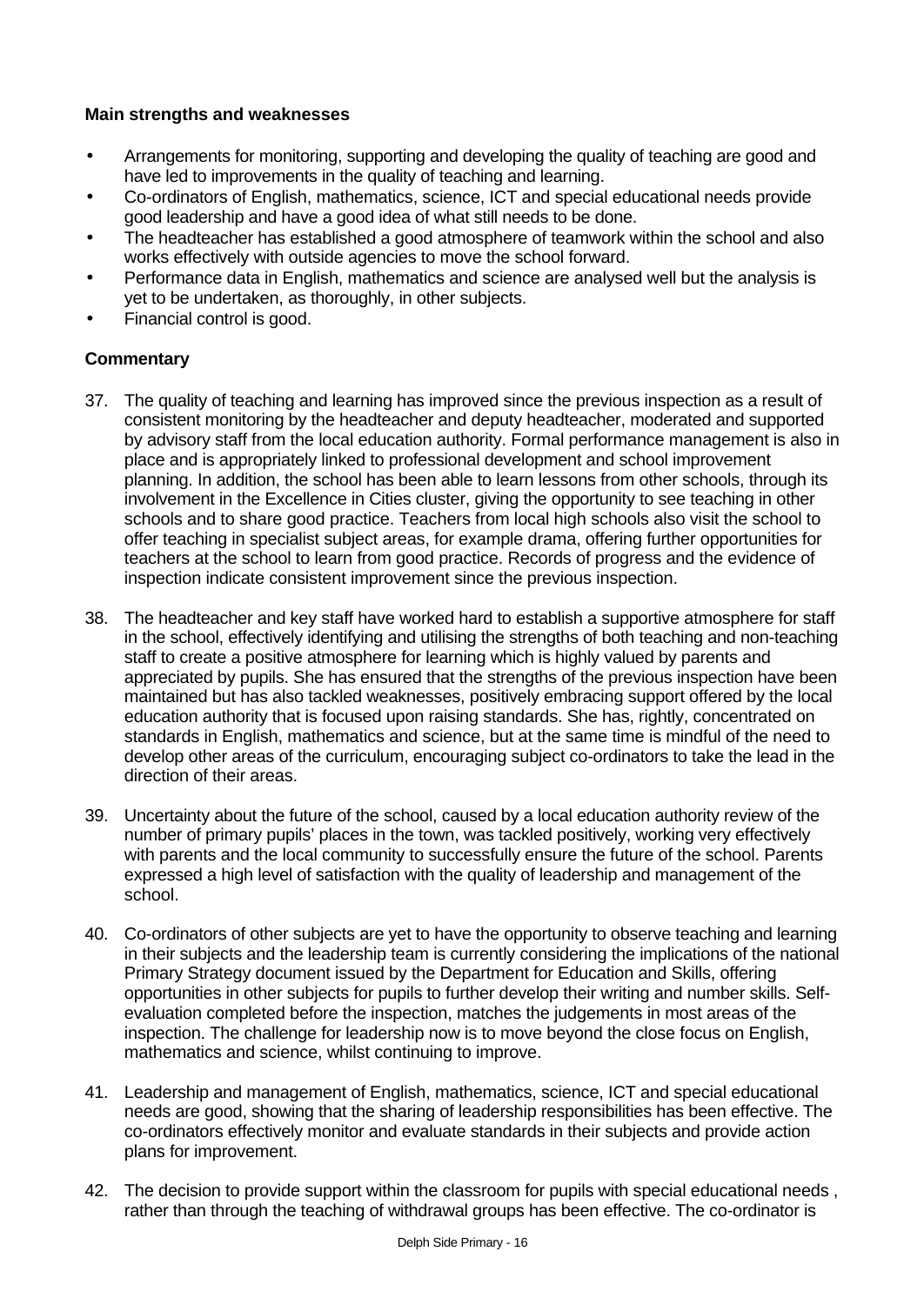well organised and up to date in her professional development. Effective procedures have been established for the early identification of pupils who need support, liaising with the nursery. Support staff are very effectively deployed and supported and their performance also justifies the higher than average spending that their numbers demand.

#### *Financial information for the year April 2002 to March 2003*

| Income and expenditure $(E)$ |         | Balances (£)                             |        |
|------------------------------|---------|------------------------------------------|--------|
| Total income                 | 591.552 | Balance from previous year               | 55.212 |
| Total expenditure            | 588.735 | Balance carried forward to the next year | 44,640 |
| Expenditure per pupil        | 3,861   |                                          |        |

- 43. Governors play an effective part in analysing the school's performance and take a full part in determining the future direction of the school. They were fully involved in the strong community campaign to keep the school open and are beginning to build upon the networks established at the time, to help take the school forward. Many governors have individual links to subjects and aspects of the school's work and the Chair and Vice Chair, although relatively new to the posts have a good understanding of the school's strengths and weaknesses and do not shy away from difficult decisions. Governors challenge and debate matters of strategy and there is a strong feeling of teamwork.
- 44. The balance carried forward from March 2003 was higher than it should normally be because money for capital expenditure on the provision of a computer suite, and also for the maintenance of existing staffing levels, was carried over the end of the financial year. The balance carried forward is projected to be lower in March 2004.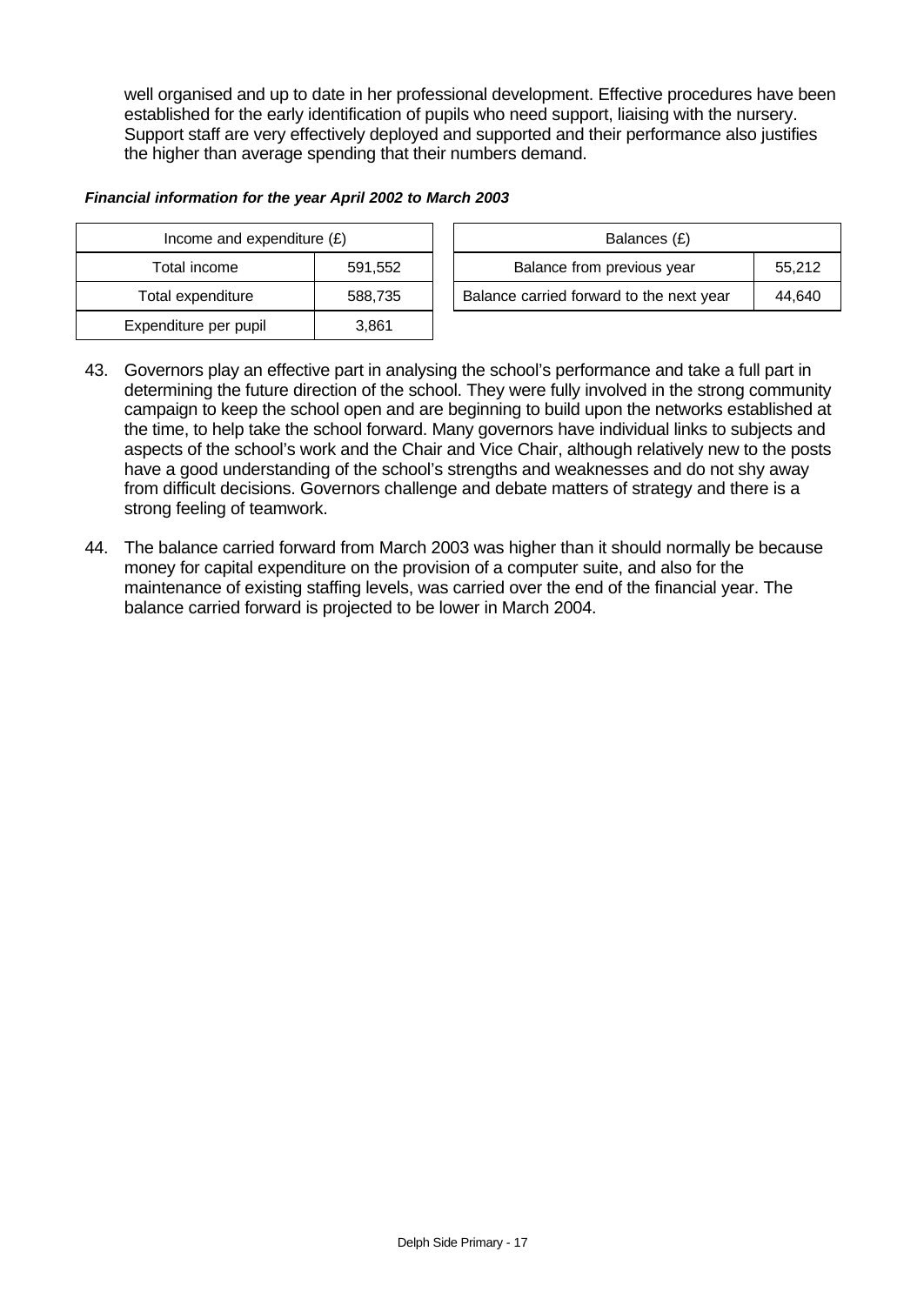## **PART C: THE QUALITY OF EDUCATION IN AREAS OF LEARNING, SUBJECTS AND COURSES**

# **AREAS OF LEARNING IN THE FOUNDATION STAGE**

45. Provision in the Foundation Stage is **good.** This good practice has been sustained since the previous inspection. Children start their nursery experience immediately following their third birthday when they attend for half days. They enter the reception class at the start of the year in which they become five. When children start in the nursery, their attainment is generally well below that expected for their age. By the end of the reception year, the majority achieve well and are likely to attain the levels expected in personal, social and emotional development and aspects of mathematical development. In all other areas of learning the children are likely to achieve below the levels expected for their age. This represents good achievement due to the overall good quality of teaching and support the children receive. They are well prepared for work within the National Curriculum when they transfer to Year 1. Teaching in both nursery and reception classes is good. The nursery nurses and support staff have a significant teaching commitment and make a very effective contribution to the children's learning. The learning programme is well organised and based on imaginative practical experiences, such as making 'jammy handprint pictures' which the children thoroughly enjoyed taking part in. Daily planning is thorough, stating clearly what the children are to learn; however on occasions arrangements in reception can be too formal, for example, during registration when children sit in lines as the register is taken. The staff make every effective use of the good quality resources and facilities, and opportunities are taken for nursery and reception children to join together, in particular during outdoor play experiences. The outdoor learning areas are attractively resourced and very inviting to the children; however, lack of a covered area can dictate how and when outdoor areas are used. The gathering of information through the tracking of children's progress is used effectively to guide the children's future learning and is an improvement since the last inspection. Children with special educational needs are supported well and fully included in the wide range of activities offered. Leadership and management are good, creating good teamwork and an attractive, caring and positive learning environment that serves the needs of these young children well. As a result children are very secure, confident and work well together and their behaviour is very good.

# **PERSONAL, SOCIAL AND EMOTIONAL DEVELOPMENT**

Provision in personal, social and emotional development is **good.**

## **Main strengths and weaknesses**

- Children share resources and take turns; they are co-operative and help each other.
- Relationships are very positive and play a significant part in children's learning.

#### **Commentary**

46. When children enter the nursery, their personal and social skills are well below average. Good relationships between staff and children build on these skills to develop independence and confidence; as a result children achieve well. The simple star system boosts children's self esteem. Children happily share equipment, take turns to use the class computers and in reception are able to take responsibility for their own actions. Older children are becoming independent when getting ready for physical education and participate eagerly in all activities. Most children make independent choices and remain involved with their work.

## **COMMUNICATION, LANGUAGE AND LITERACY**

Provision in communication, language and literacy is **good.**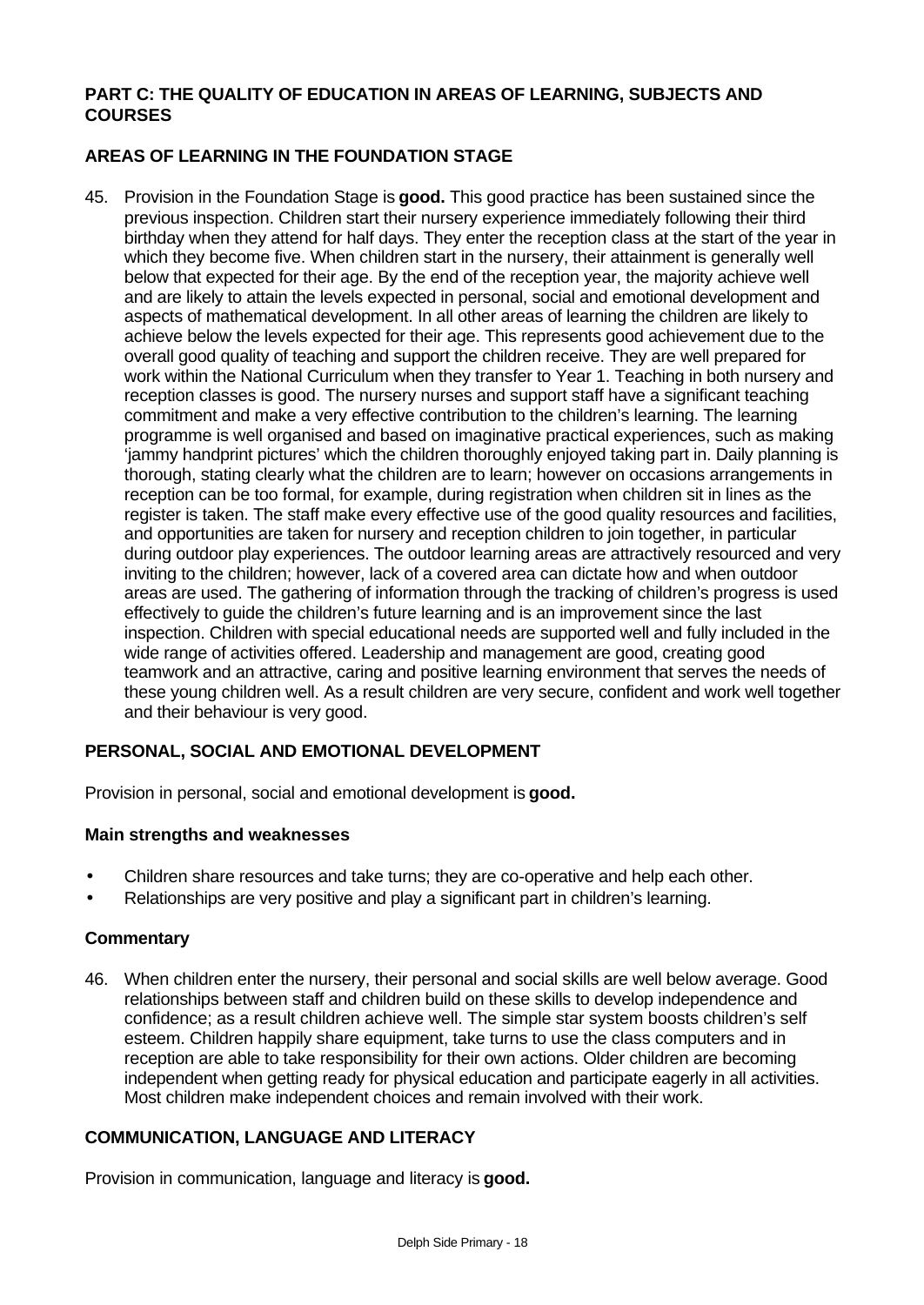## **Main strengths and weaknesses**

- The emphasis on speaking and listening skills is good.
- Teaching assistants are well informed and make a significant contribution to learning.
- Writing skills are developed well through practical activities.
- Regular practice enables children to link letters and sounds.
- Tasks set generally match children's abilities well, but in reception, adult questioning often targets only the more able children.
- Opportunities missed to allow children to join in reading familiar phrases from books.

## **Commentary**

47. Children listen carefully to stories and know a wide range of rhymes and songs. In the nursery children are able to complete for themselves, simple rhyming sentences such as 'Tom has a log, John has a dog'. Older children are just beginning to recognise reliably some letters by shape and sound and to use them in their early attempts at writing. Teaching assistants work effectively with small groups to promote children's active use of language as well as their understanding. Teachers take every opportunity to model reading and writing to show children that print has meaning. However, opportunities are missed in the reception class to extend the children further by encouraging them to read along with the teacher, in particular the catch phrases, which are continually repeated in some stories.

## **MATHEMATICAL DEVELOPMENT**

Provision for mathematical development is **good.**

#### **Main strengths and weaknesses**

- Mathematical learning is based on practical, linked activities.
- There is effective use of ongoing routines and spontaneous learning experiences.

## **Commentary**

48. The children achieve well because they receive good practically-based teaching. The children experience a range of opportunities to use mathematics in practical ways and across other areas of learning and because of this a good number will achieve levels expected for children of this age. In the nursery children help a hand held puppet to count tangerines. They recognise the spoken names of numbers and can say that there are three tangerines in a set. In reception, a good number of children are able to name shapes correctly and to make comparisons using terminology such as 'greater', 'smaller', 'longer' and 'shorter'. They recognise numbers to nine, are able to count correctly to 20 and in simple number games they use the vocabulary involved in adding and subtracting, for example 'add' and 'we need two more' showing good understanding. Teaching and learning are good overall. Activities are planned to meet the needs of individual children with direct teaching and child- initiated activities balanced well.

# **KNOWLEDGE AND UNDERSTANDING OF THE WORLD**

Provision for knowledge and understanding of the world is **good.**

## **Main strengths and weaknesses**

- Teachers provide a varied and interesting range of activities.
- Good opportunities to use classroom computers and other technological resources.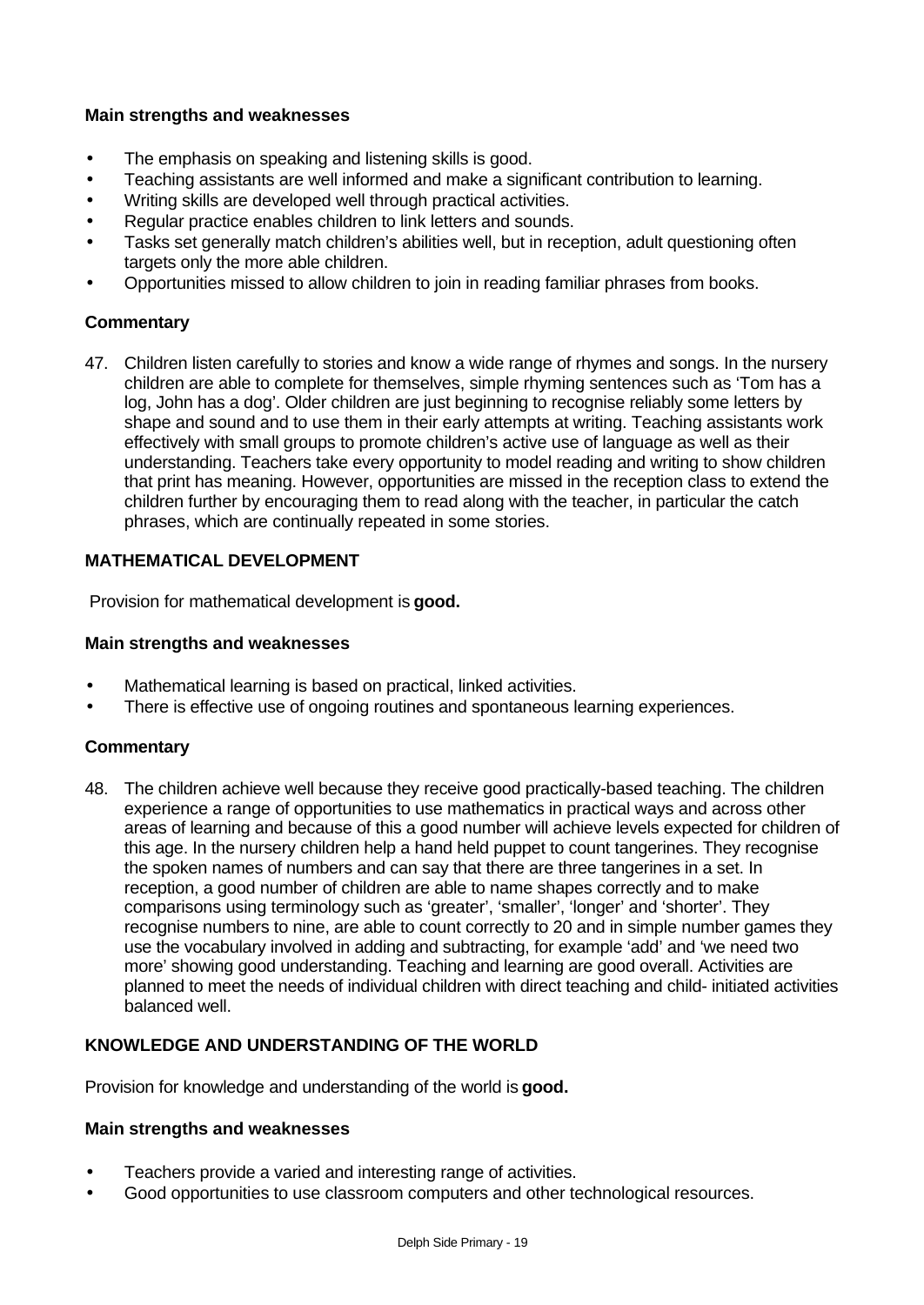# **Commentary**

49. Displays of work, assessment records and photographic evidence indicate that most children are not likely to reach the levels expected of them by the end of their time in reception. Achievement is good overall because the children experience a practical programme of activities and, in the nursery in particular, effective use is made of outdoor areas. There are many well-planned opportunities for the children to use all their senses to investigate a wide range of materials. An example of this was when reception children experimented by making different flavoured milk shakes and were encouraged to talk about similarities and differences in appearances, smell and taste. The staff provide well-chosen ICT programs that reinforce the children's basic skills such as counting, matching, numbers and letters. The children are able to use the mouse to open graphics and use the tool to select the pictures, they make good use of listening centres when they use earphones and operate the tape recorder for themselves.

## **PHYSICAL DEVELOPMENT**

Provision for physical development is **good.**

## **Main strengths and weaknesses**

- Children achieve well through daily outdoor and indoor activity.
- The children handle tools and equipment with growing control and dexterity.

## **Commentary**

50. Children move confidently with good control, balance and co-ordination. They travel sensibly and confidently in a variety of ways including hopping, jumping and running. The reception class regularly uses the school hall for physical education lessons. Children respond quickly to the teacher's directions and manage the large space in the hall very well. Nursery children have a large climbing frame in the outdoor area to develop their co-ordination skills and this is used sensibly. Manipulative skills are good. Children model with clay, handle pencils and brushes well, use small toys, and handle tools and scissors safely. Teaching and learning are good because planning matches the children's ability well and extends their confidence and enjoyment. Because of this, a significant number of children will achieve the expected level for this age.

# **CREATIVE DEVELOPMENT**

Provision in creative development is **good**.

## **Main strengths and weaknesses**

- Good opportunities are provided for children to express their ideas through a variety of materials, media and colour.
- Role-play areas encourage imaginative activities and language development.
- Children enjoy singing.

## **Commentary**

51. In the nursery and reception, well-displayed artwork brightens the room. Children use paint, collage and modelling materials, expressing their creative ideas boldly. In the nursery they are eager to enter into the role of customer or waiter in the railway café area, and this enhances their language development well, particularly when staff enter into role-play and extend the activities. The children recall words to their favourite songs. nursery children sing from memory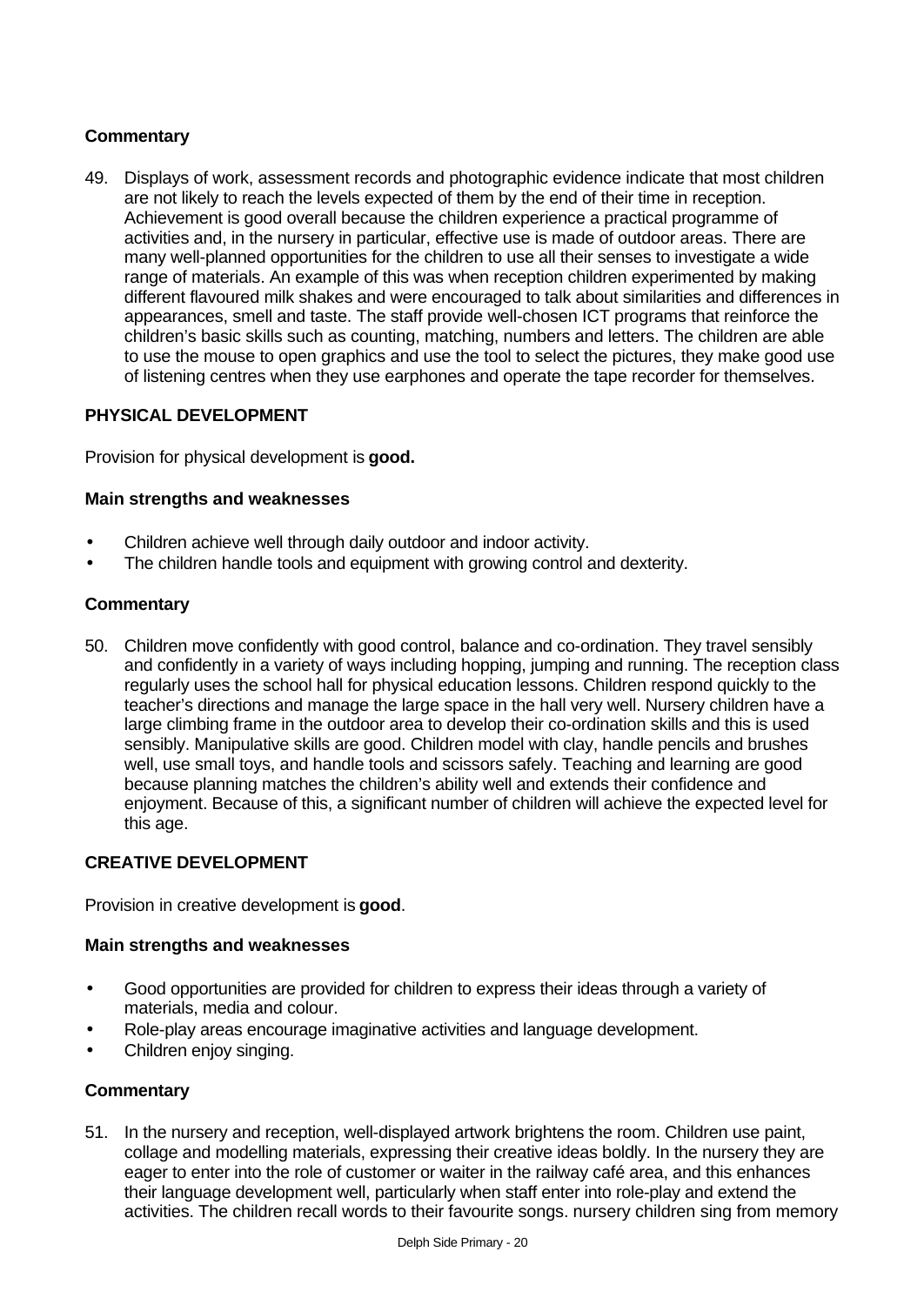simple songs such as 'Humpty Dumpty' and clap rhythms. Teaching and learning are good, however, most children are unlikely to achieve the levels expected for their age by the time that they transfer to Year 1.

# **SUBJECTS IN KEY STAGES 1 and 2**

## **ENGLISH**

Provision in English is **good**.

#### **Main strengths and weaknesses**

- More effective lesson planning is now in place in literacy lessons so that pupils' independent work is linked to the main lesson target.
- Targets to enable pupils to know what they must do to improve in writing are placed in pupils' books, effectively supporting pupils' learning.
- Extended writing sessions, in addition to literacy lessons, develop writing skills for older pupils.
- On occasions teachers do not make it clear how much support average and lower achieving pupils have received in completing their written work. When this happens it is difficult to assess an individual pupil's achievement.
- Opening sessions in literacy lessons often contain too much adult input and limit development in independent learning. As a result there is too little time for pupils to complete their independent written work or to share their work at the end of the lesson.
- There are few opportunities for pupils to develop their writing skills in other subjects.

#### **Commentary**

- 52. Since the previous inspection improvement has been good. The National Literacy Strategy has been introduced and is now being very successfully adapted to meet the needs of the pupils well. Pupils' attainment in reading has improved and there have been considerable improvements in promoting the learning of pupils with special educational needs. All work is adapted to meet the individual levels of ability across classes and pupils achieve well.
- 53. Although standards of attainment, as represented by national tests results, are well below average, present standards are higher than in 2003 and represent good achievement for pupils when account is taken of their very low starting point and pupil mobility caused by doubts about the school's future. In Years 1 and 2 pupils' achievement is good, although attainment in reading and writing is below the national average. Achievement in Years 3-6 is good. All pupils make good progress and the inspection indicates that present standards in Year 6 are average.
- 54. Effective leadership has led to a good improvement in English. Reading is given additional time during the day and pupils read individually or in a group guided by the teacher. Letters and sounds are taught thoroughly in Years 1 and 2 and pupils have several strategies to decipher unfamiliar words. Only higher achieving pupils in Year 6, are able to enter into discussion about their favourite authors and types of books, despite the encouragement by teachers to select and read a library book and a popular fiction book of their own choice. Writing is taught well. Pupils in Year 2 write in short sentences and many use basic punctuation correctly. Higher achieving pupils show good understanding of the use of speech marks and are able to insert them into a piece of text. Lower achieving pupils learn about speech marks by writing sentences in a speech bubble. This work will be extended in the next lesson by inserting speech marks into the sentence. Pupils in Year 6 experience a wide range of writing activities, and achievement increases in this class. A good number confidently write in a range of modes for a variety of purposes. They include writing that is correctly spelled and punctuated. Handwriting was identified by school as a weakness and has been deliberately targeted. This is now good and most pupils have a neat joined-up style.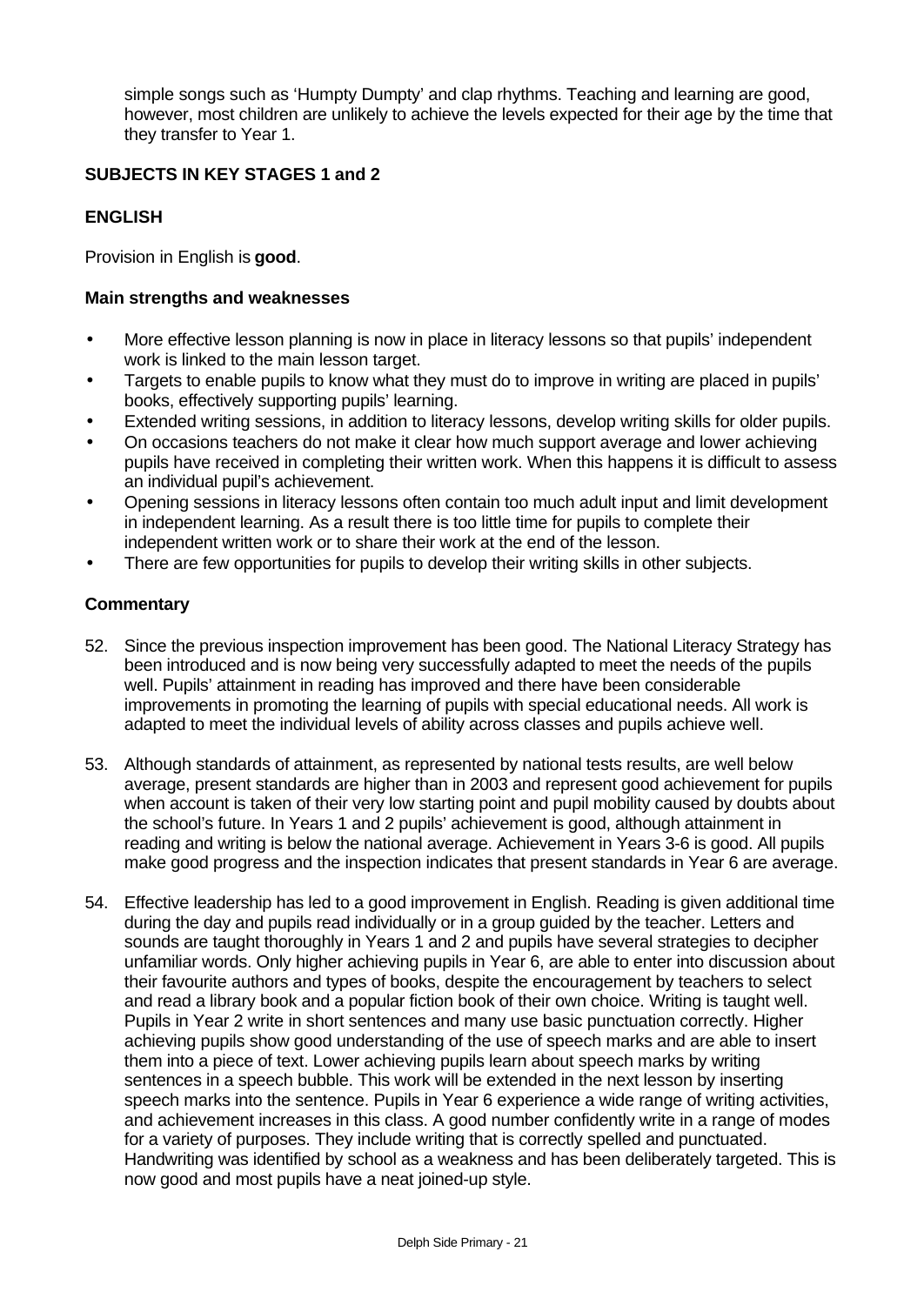- 55. Lessons often include discussion and role-play and pupils reach average standards in speaking and listening. Older pupils appreciate how language changes in different situations and understand the difference between formal and informal terms in both their writing and their speaking. There are very successful links with the secondary school to which most pupils transfer. Pupils in Years 5 and 6 take part in very good drama lessons. Opportunities are taken during these lessons to highlight historical events, such as the emigration to Britain in 1952 of people from the West Indies. In these lessons there are very good opportunities for the development of discussion as pupils, in their West Indian family groups, debate whether to take the great leap into the unknown and emigrate to Britain.
- 56. The overall quality of teaching and learning is good. It is best in Year 6 and Year 3. Here lessons have a buzz and there is a good lively pace. Careful questioning, directed individually to pupils of all ability levels, strengthens pupils' involvement and attention. Where lessons are only satisfactory this is because there is a need to develop more discussion between the teacher and pupils, especially in questioning, in order to develop the pupils' independence. For example, in one lesson the teacher explained points rather than allowing pupils to try to explain for themselves the difference between the index and contents of a book. Opening sessions are sometimes too long and written activities, which are well matched to reinforce learning objectives, are cut short because of the length of time that pupils have sat during the first part of the lesson. Lower achieving pupils listen passively during these long sessions and miss out on opportunities to discuss their thoughts within their smaller more secure group.
- 57. Assessment information is used to track pupils' progress effectively, it enables teachers to use previous assessments to set targets in reading and writing. For example, the need to raise the interest of boys in reading has been identified and because of this there is now a greater use of information books in the shared reading part of the literacy hour. This also allows for other areas of the curriculum to be targeted during these lessons, for example the use of literature about the Great Fire of London supported the pupils' history work well. Individual targets are set, and because teachers check these when marking pupils' work by writing, for example, 'remember finger spacing between words' improvement was noted in the Year 2 pupils' work books.

## **Language and literacy across the curriculum**

58. Whilst language and literacy are used effectively to support work across the curriculum there are few opportunities for pupils to use their writing in other subjects. Reading skills often support learning in other lessons. A very positive feature of planning is the growing practice of linking subjects together so that learning is more relevant to pupils' interests. There is very little evidence of the use of the computer to extend and develop literacy skills; however, once the planned computer suite is in place this should quickly be resolved.

# **MATHEMATICS**

Provision in mathematics is **good.**

## **Main strengths and weaknesses**

- Implementation of the National Numeracy Strategy has had considerable impact on teachers' subject knowledge and the structure and pace of lessons.
- Teaching and learning in mathematics are good and achievement is good by the end of Year 6.
- Mathematics is well managed and monitored with pupil performance data analysed to identify strengths and weaknesses.
- Assessment to monitor progress is used to good effect but more could be made of marking and the setting of pupil targets.
- There are too few opportunities for pupils to use their number skills in other subjects of the curriculum.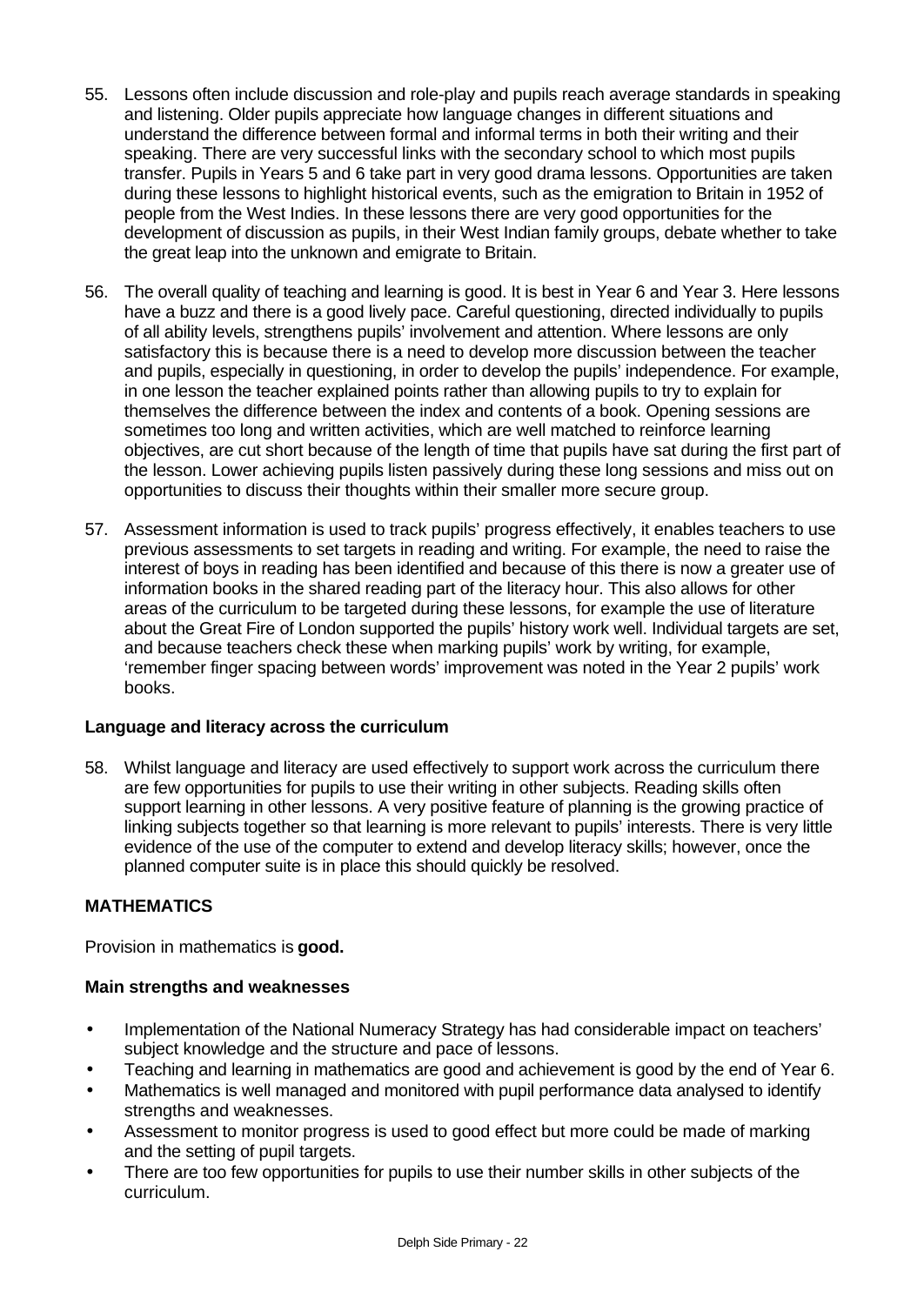# **Commentary**

- 59. Standards are below average by the end of Year 2 and are in line with national expectations by the end of Year 6. This is a better position than at the time of the previous inspection and represents good improvement. Given their low starting point, pupils' achievement is satisfactory by the end of Year 2 and good by the end of Year 6. Pupils in Years 1 and 2 are working at levels that are below average, as confirmed in the results of national tests, and, by Year 6, the standards achieved by pupils are average The teaching and learning for pupils with special educational needs are good in mathematics and they achieve well.
- 60. Teaching and learning in lessons seen were good, with teachers planning effectively from the National Numeracy Strategy. Lessons start with an oral and mental warm- up which is usually brisk and allows pupils to recall previous learning and practise skills. During the inspection, however, too little use was made of resources such as number fans or whiteboards for all pupils to be actively involved. In a very good lesson in Year 3, the teacher used whiteboards to quickly assess if the pupils had understood how to order two- and three- digit numbers. This meant that the teacher knew exactly where to offer support and what was needed to challenge the pupils who were able to do the task readily. Lesson objectives were shared with pupils so that they understood what they were going to learn, and they were often questioned about previous knowledge and skills so as to draw learning together. In the best lessons, questioning was also used to encourage the sharing of strategies and the use of mathematical vocabulary. For example, in a Year 1 lesson pupils could describe two-dimensional shapes accurately using the precise vocabulary of faces, corners and sides. In some lessons, however, questioning was too closed and did not encourage active discussion and sharing of ideas.
- 61. Work in pupils' books showed that coverage of the topics in mathematics is generally appropriate. In Year 2, however, there was little in the books to show that calculation strategies had been taught and in the lesson observed pupils had to be reminded of the possible strategies, such as doubling, rather than being able to explain suitable methods for themselves. Pupils need to have more opportunities to communicate strategies in calculation. In Year 6, books seen showed that pupils have covered a wide range of mathematical topics including fractions, percentages, calculation in all four operations, shape and data- handling. Work was mostly well presented. Activities have been planned so that pupils are suitably supported but more able pupils need to have a greater degree of challenge. There was little seen for investigative mathematics. All work seen was marked but marking needs developing to include comments relating to progress and next steps.
- 62. The co-ordinator provides good leadership of the subject. With support from the local education authority numeracy consultant, areas for development have been identified for action. For example, analysis of national and optional tests showed that both subtraction and division methods need to be taught more effectively. Planning has been adjusted to reflect this. The coordinator has been able to effectively monitor and evaluate the quality of teaching and learning, to track pupils' progress and set targets for improvement.

## **Mathematics across the curriculum**

63. There is some evidence of numeracy skills being used in other subjects. In science, for example, pupils are able to record data using graphs and charts, and measure temperatures and distances in experiments. However, opportunities are missed in other subjects to offer pupils the chance to use and develop their number skills.

## **SCIENCE**

Provision in science is **good.**

#### **Main strengths and weaknesses**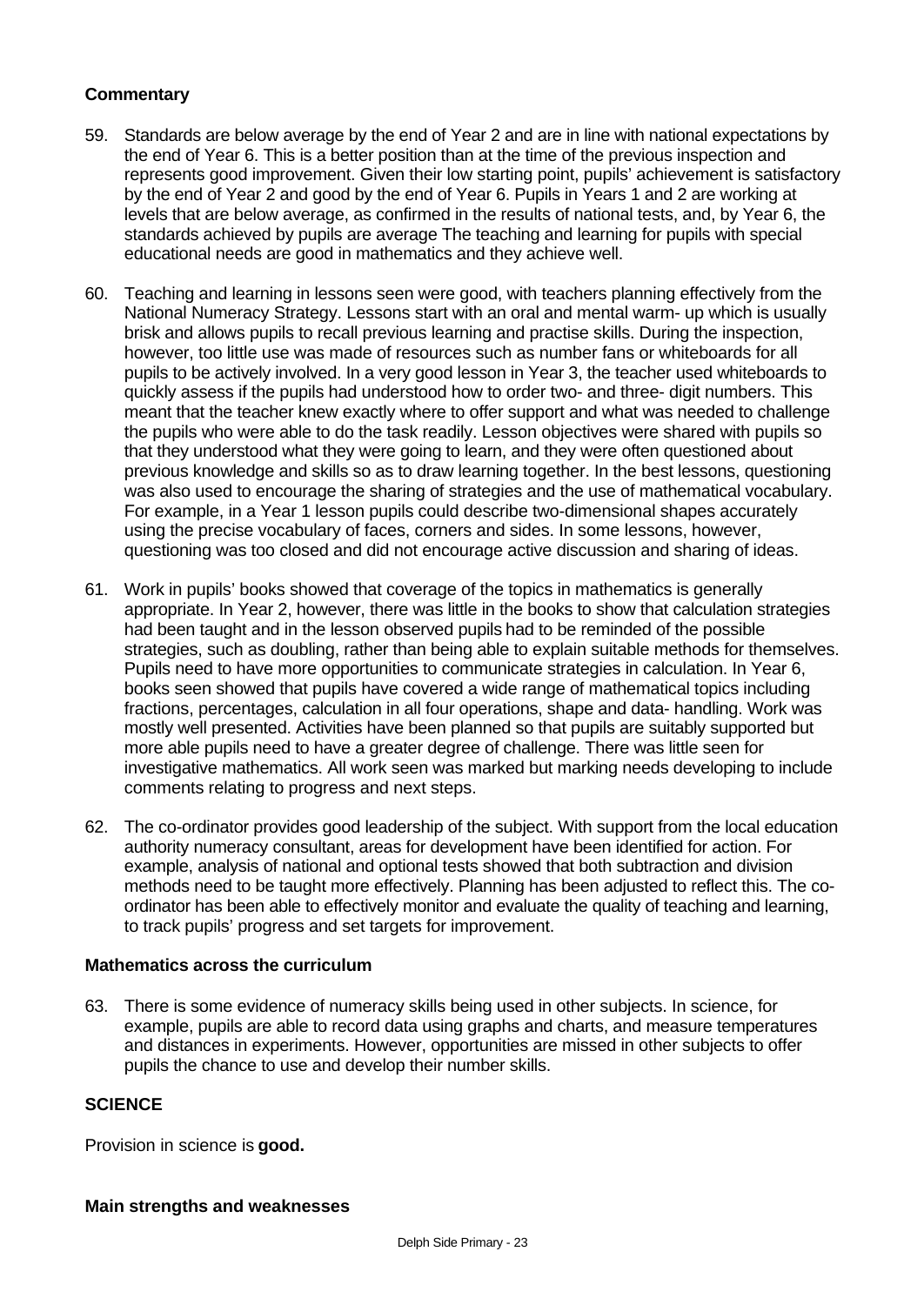- Pupils' achievement is good and has been consistently good since the time of the previous inspection.
- The attention given to scientific enquiry, investigation and practical experiments encourages pupils and gives good support to their learning.
- Teachers use assessment well and the outcomes successfully inform the planning of lessons to meet pupils' differing needs.
- There is an imbalance between adult-led and pupil-led activities, limiting opportunities for independent learning.

# **Commentary**

- 64. At the time of the previous inspection standards were judged to be average by the end of Year 2 and the end of Year 6. However, the results of national tests at that time indicate that standards of attainment were lower. There has been an improvement and, on the evidence of inspection, standards are currently below average at the end of Year 2 and average at the end of Year 6. The trend in the school's results indicates clear improvement and is above the national trend. Children enter the nursery with levels of attainment well below those expected. Pupils' achieve well during Years 1 and 2 and standards are below average at the end of Year 2. Pupils' achievement is also good through Years 3 to 6 and, currently, pupils in Year 6 are on course to achieve results at the national average. There has been a steady improvement since the last inspection and predictions for future performance indicate that test outcomes will be better at the end of Year 2 and Year 6.
- 65. Informed by the co-ordinator, teachers throughout the school now encourage pupils to investigate and to think about science in an enquiring way. The pupils enjoy the subject and this helps them to remember what they have done, even where they have limited written work, as evidenced by the scrutiny of pupils' books. In one Year 6 lesson during the inspection the skills of enquiry were well taught as the result of the teacher using carefully structured questions and building pupils' knowledge. The teacher drew out ideas from the pupils so that they made good progress in predicting which materials could be dissolved in water, offering scientific explanations. However the lesson planning did not offer pupils the opportunity to make their own choices or an appropriate amount of time in which to record their findings. In a similar way, in a lesson for pupils in Year 5 the teacher led them through considering what factors affect the evaporation of water, guiding them successfully towards the construction of a fair test. However, there were limited opportunities for the pupils to lead the activities.
- 66. Teaching and learning are good throughout the school. Investigational work forms a consistent part of lessons as teachers share an understanding of the importance of scientific enquiry. Leadership of the subject is good and the curriculum is managed well. Teachers follow a scheme of work, and different year groups are taught separately, ensuring that they study the content they should. The monitoring of teaching has taken place and the school is beginning to share good practice and to learn from observation of the most successful teaching. Assessment has been introduced and teachers record whether pupils have successfully attained appropriate levels of understanding. Those pupils doing better than expected are identified, as are those not achieving as well as expected. This helps to inform teachers' planning enabling appropriate tasks to be presented to pupils of different levels of previous attainment. In particular the needs of pupils with special educational needs are met well and their learning supported well by teaching and special support assistants. The small number of pupils in each class also enables more attention to be given to the needs of SEN pupils.
- 67. There has been significant improvement in terms of pupils' skills in reading, writing and number since the previous inspection, often through guided activities and adult-led sessions, and the national strategy has also been successfully applied in the teaching of science. As a result, pupils are used to adults guiding them through activities. The quality of work undertaken with the school council, and the way in which pupils are able to contribute to decisions affecting the future of the school indicate that pupils are now able to take more responsibility for their own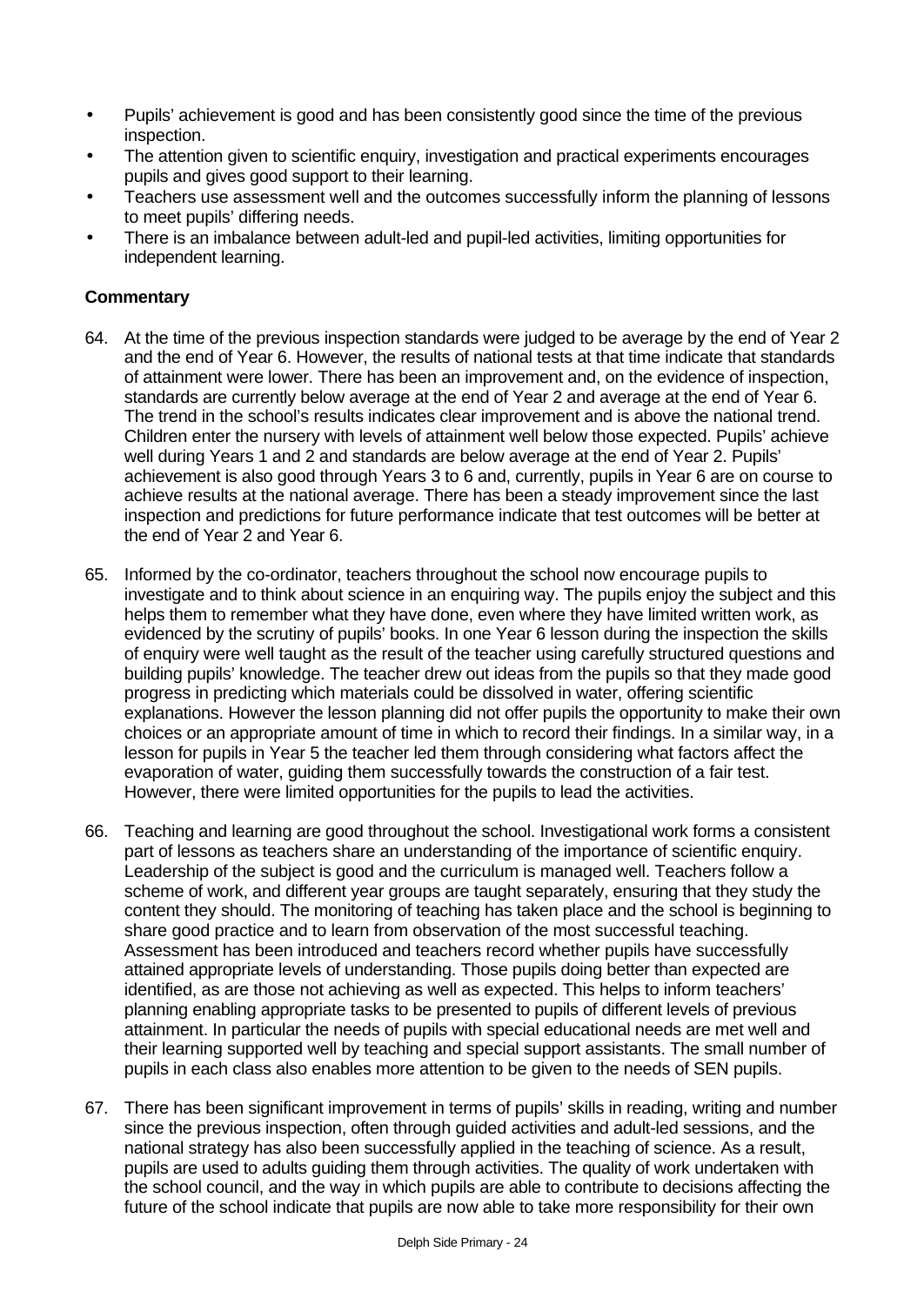learning and to make more choices about the form of their science experiments. There is good leadership and the subject's management structures are secure and would enable pupils to become more independent learners.

## **INFORMATION AND COMMUNICATION TECHNOLOGY**

Provision in information and communication technology (ICT) is **satisfactory**.

#### **Main strengths and weaknesses**

- Improved teacher subject knowledge and confidence.
- Standards are now satisfactory by the end of Year 2 and Year 6.
- Leadership of the subject has been very effective.
- Improvements are needed in whole-class teaching resources.

#### **Commentary**

- 68. There has been considerable improvement since the last inspection in ICT. In the lessons seen, teachers' subject knowledge and expertise were secure and developed pupils' knowledge and skills appropriately. For example, in a lesson in Year 3 the teacher was able to clearly explain a simulation program to pupils and demonstrate its use. Pupils showed that they already knew how to select icons and use the mouse, so time was not wasted revising these skills. In lesson in Year 5, pupils were seen to access the Internet to support history research. They showed efficient mouse control and keyboard skills. Teachers are finding whole-class demonstrations of programs and skills to be learnt difficult due to limited resources for this. Demonstrations seen were mainly by crowding pupils around a computer all trying to see the small screen. There is a laptop and projector that can be used for demonstration teaching but the surfaces to project onto are unsuitable. For example, in a Year 2 lesson the teacher demonstrated a drawing program using the projector, but the image was difficult to see because of the shiny surface of the board, which was also too small so much of the image was projected onto the wall. There are plans to resource an ICT suite, which will include teaching facilities and an interactive whiteboard.
- 69. Teaching is satisfactory. Teachers' planning for the teaching of skills and links with other subjects is satisfactory. Pupils in Year 2 were seen to use a mouse to select icons and control the pointer to draw a person. They showed delight at the range of drawing tools and colours they could choose. The pupils understood that drawings on the computer can be refined and copied.
- 70. The co-ordinator has worked hard to support staff in developing their subject knowledge and skills, and is very effective. There have been considerable amounts of training in ICT both through national initiatives and staff meetings in school. The co-ordinator has opportunities to monitor the progress in ICT through planning, displays and work samples. This has led to ICT files in classrooms that track progress in skills and confidence as well as coverage of the QCA scheme of work, which is based on national guidance. There is a clear vision for the subject which includes developing a school website, skills training for staff on the use of the laptops and the further development of the ICT facilities.

#### **Information and communication technology across the curriculum**

71. The co-ordinator has purchased software to support the use of ICT in most subjects. This has resulted in ICT now being effectively used in many lessons. The impact of this was seen during the inspection, with ICT used effectively to support teaching and learning in English, mathematics and history.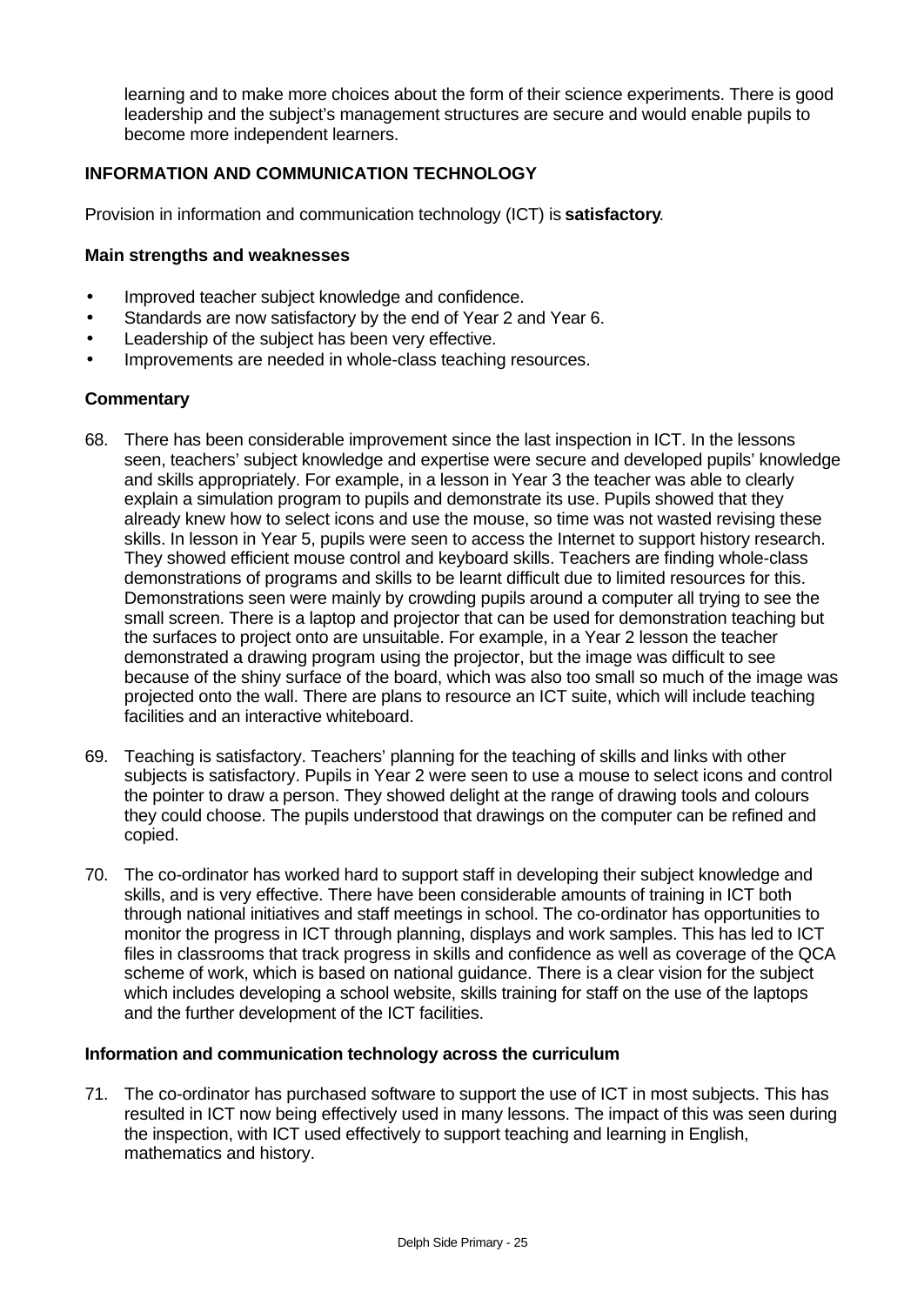## **HUMANITIES**

*Work was sampled in geography, history and religious education, with one lesson seen in each of geography and history and two lessons in religious education. It is not, therefore, possible to form an overall judgement about provision in these subjects.*

- 72. In the two lessons seen in **religious education** teaching was good, overall. In a lesson in Year 6 teaching and learning were judged to be good and in a lesson in Year 4 teaching was satisfactory. In both lessons pupils made progress in their knowledge about the Hindu faith. Scrutiny of pupils' work indicates that standards are average and are similar to those at the time of the previous inspection. The resources for religious education are good, with satisfactory leadership from the subject co-ordinator. There is a range of books, posters, artefacts and video material available for all the major faiths. Resources were used well in both lessons seen.
- 73. A Year 4 **geography** lesson observed was taught satisfactorily. Standards were below average and pupils made satisfactory progress because the work had sufficient challenge to maintain their interest. There was sensitive support for pupils with special educational needs. In a Year 5 **history** lesson, pupils were asked to identify and compare sources of information, including the use of the Internet, about Britain since 1948. Standards were below average because pupils were unsure of how to use the books and the Internet findings to aid their understanding of historical knowledge. Despite this, the pupils were well motivated, interested in the work, willing to discuss it and to answer questions. Photographic evidence and displays around school suggest that these subjects play an important part in the curriculum and are used to aid the teaching of, for example, extended writing, as pupils have written about the Great Fire of London and in art produced interesting pictures of the Taj Mahal as an introduction to their study of India. Evidence indicates that there is satisfactory leadership in both subjects.

# **CREATIVE, AESTHETIC, PRACTICAL AND PHYSICAL SUBJECTS**

*There was not enough evidence to report on any of these subjects individually, because not enough teaching was seen or there was not enough evidence to judge achievement. However, work was sampled in art and design, design and technology, music and physical education.*

- 74. In **art and design** pupils have access to a wide range of good quality materials. There is insufficient evidence to judge standards or pupils' achievement. Leadership of the subject is good. Discussion with pupils revealed that they gain a great amount of enjoyment from the variety of experiences offered. There is evidence of a range of projects on display around the school, for example 'Dazzling Designs' illustrating Australian art, 'African Masks' produced by pupils in Years 3, winter figures, painted by Year 1 pupils and a large- scale display in the shared resource area, 'The Painter and the Judge', based upon a story and its characters. The displays illustrate appropriate links with other subjects, for example, literacy and history. In the entrance corridor to the school, the works of famous artists are on display, for example, works by Van Gogh and Monet. The displays of pupils' work reflect a range of cultures and styles and make a positive contribution to pupils' social and cultural development. There are few examples of pupils independently choosing their own materials and subject matter.
- 75. In **design and technology** there is evidence that pupils have the opportunity to follow national guidelines in the subject at specific points of the school year. There is good leadership of the subject. Displays illustrate books made with flaps and 'pop-ups' in Year 4 and simple models of human bodies, made in card, with paper fasteners enabling different movements to be studied. Such work indicates that an appropriate process of design, consideration of amendments, and making has taken place. There are appropriate links with other subjects, for example, mathematics – with models constructed of three-dimensional shapes, and science – looking at the movement of human bodies.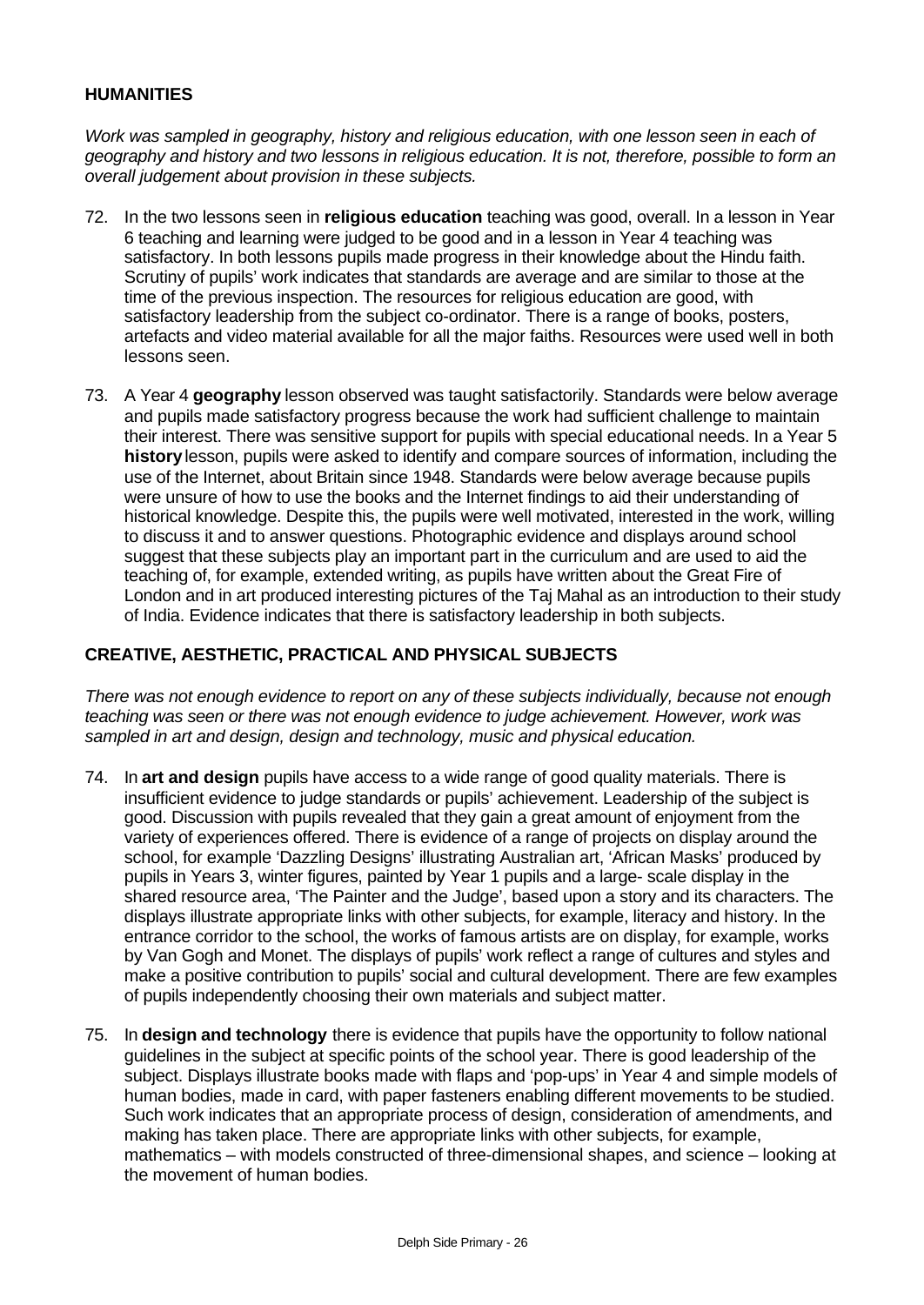- 76. In **music** the whole school was heard singing in assemblies, with one teacher leading a 'singing' assembly. Pupils sing with enthusiasm, usually accompanied by recorded music on CDs. Older pupils are able to learn to play the guitar and keyboards, with tuition provided by a specialist teacher. The curriculum is appropriately linked to national guidance and includes all the necessary elements. The co-ordinator provides satisfactory leadership. Musical elements contribute to productions presented for parents, especially at Christmas, and pupils recently took part in a regional festival of music, as part of a very large choir which included pupils from many other schools, in Manchester. These examples show that the school is committed to giving pupils good opportunities in music.
- 77. One lesson in **physical education** was seen during the inspection. This was a gymnastics lesson in Year 4. This was a satisfactory lesson with a focus on improving the quality of movement and a regard for safety. Pupils knew how to move with control, followed instructions and observed each other. Pupils were encouraged to evaluate their performance and act upon improvements. Pupils carried apparatus safely but need more guidance in setting it out in a creative way. Leadership of the subject is satisfactory. The resources for physical education are good. There is a good range of games equipment for both outdoor and indoor activities and gymnastic apparatus is appropriate and well kept. The hall provides a good, well-lit working space for physical activities.

## **PERSONAL, SOCIAL AND HEALTH EDUCATION AND CITIZENSHIP**

78. There was not enough evidence to report on this area individually but one lesson, circle time in Year 2, was sampled. The teaching was good, as were learning and achievement. Assemblies seen during the inspection also made a satisfactory contribution to this curriculum area. Discussions with pupil representatives of the school council indicated a high level of involvement and a genuine contribution to decisions affecting the future of the school, for example the way in which older pupils act as "buddies" for younger pupils, and the encouragement of pupils' suggestions for improvements. Pupils have organised several fundraising activities to contribute funds towards these projects. The school is in the early stages of implementing a scheme of work in this area but current activities provide good opportunities linked to citizenship, relationships and drug awareness issues. In addition, an 'ECO*'* environmental committee of pupils is guided by a teacher to consider re-cycling and energy saving issues. As a result of their work the school has received the 'ECO' gold award entitling it to fly the green flag above the school.